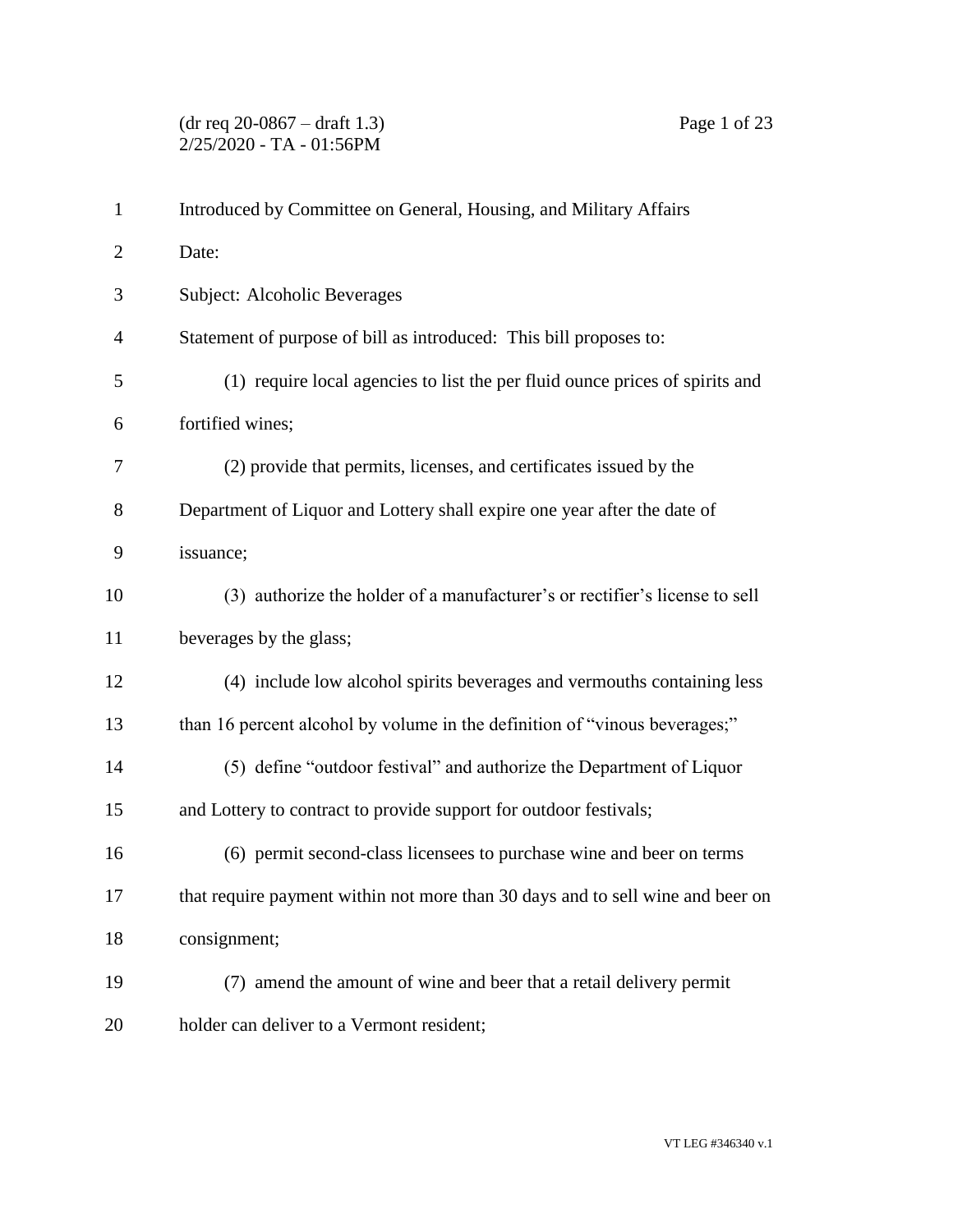## (dr req 20-0867 – draft 1.3) Page 2 of 23  $2/25/2020$  - TA - 01:56PM

| $\mathbf{1}$ | (8) make various amendments to the provisions governing retail               |
|--------------|------------------------------------------------------------------------------|
| 2            | alcoholic beverage tastings;                                                 |
| 3            | (9) permit wineries to obtain a second-class license and a wholesale         |
| 4            | dealer's or packager's license;                                              |
| 5            | (10) authorize municipalities to retain a local share of third-class license |
| 6            | fees;                                                                        |
| 7            | (11) require quarterly reporting of break open ticket sales;                 |
| 8            | (12) repeal the State Lottery; and                                           |
| 9            | (13) delay the repeal of the manufacturer grandfathering provision until     |
| 10           | July 1, 2021.                                                                |
|              |                                                                              |
|              |                                                                              |
| 11           | An act relating to alcoholic beverages and the State Lottery                 |
| 12           | It is hereby enacted by the General Assembly of the State of Vermont:        |
| 13           | *** Alcoholic Beverage Service and Licenses ***                              |

- Sec. 1. 7 V.S.A. § 107 is amended to read:
- 15 § 107. DUTIES OF COMMISSIONER OF LIQUOR AND LOTTERY
- \*\*\*
- (b) With respect to the laws relating to alcohol, the Commissioner shall:
- \*\*\* (3) Recommend rules subject to approval and adoption by the Board governing: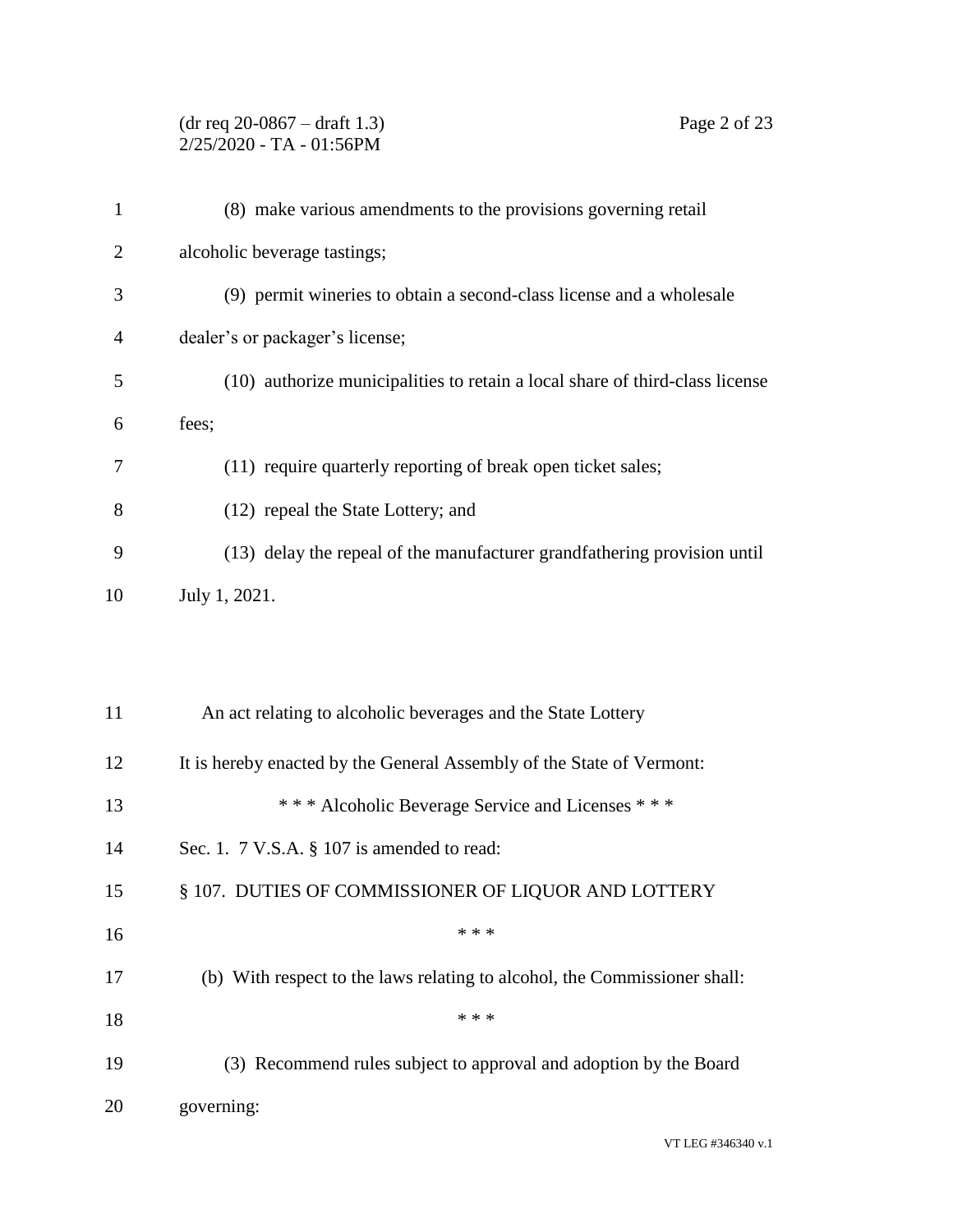### (dr req 20-0867 – draft 1.3) Page 3 of 23 2/25/2020 - TA - 01:56PM

| $\mathbf{1}$ | (A) the prices at which spirits shall be sold by local agencies, the              |
|--------------|-----------------------------------------------------------------------------------|
| 2            | display of the per-fluid-ounce prices of spirits sold by local agencies, the      |
| 3            | method for their delivery, and the quantities of spirits that may be sold to any  |
| 4            | one person at any one time; and                                                   |
| 5            | (B) the minimum prices at which fortified wines shall be sold by                  |
| 6            | local agencies and second-class licensees that hold fortified wine permits, the   |
| 7            | display of the per-fluid-ounce prices of fortified wines sold by local agencies   |
| 8            | and second-class licensees that hold fortified wine permits, the method for       |
| 9            | their delivery, and the quantities of fortified wines that may be sold to any one |
| 10           | person at any one time.                                                           |
| 11           | * * *                                                                             |
| 12           | Sec. 2. $7$ V.S.A. $\S$ 205 is amended to read:                                   |
| 13           | § 205. TERMS OF PERMITS, LICENSES, AND CERTIFICATES                               |
| 14           | (a) All permits, licenses, and certificates shall expire midnight, April 30, of   |
| 15           | each one year after the date of issuance.                                         |
| 16           | * * *                                                                             |
| 17           | [Option $1 - H.717$ ]                                                             |
| 18           | Sec. 3. $7$ V.S.A. $\S$ 224 is amended to read:                                   |
|              |                                                                                   |
| 19           | § 224. FOURTH-CLASS LICENSES                                                      |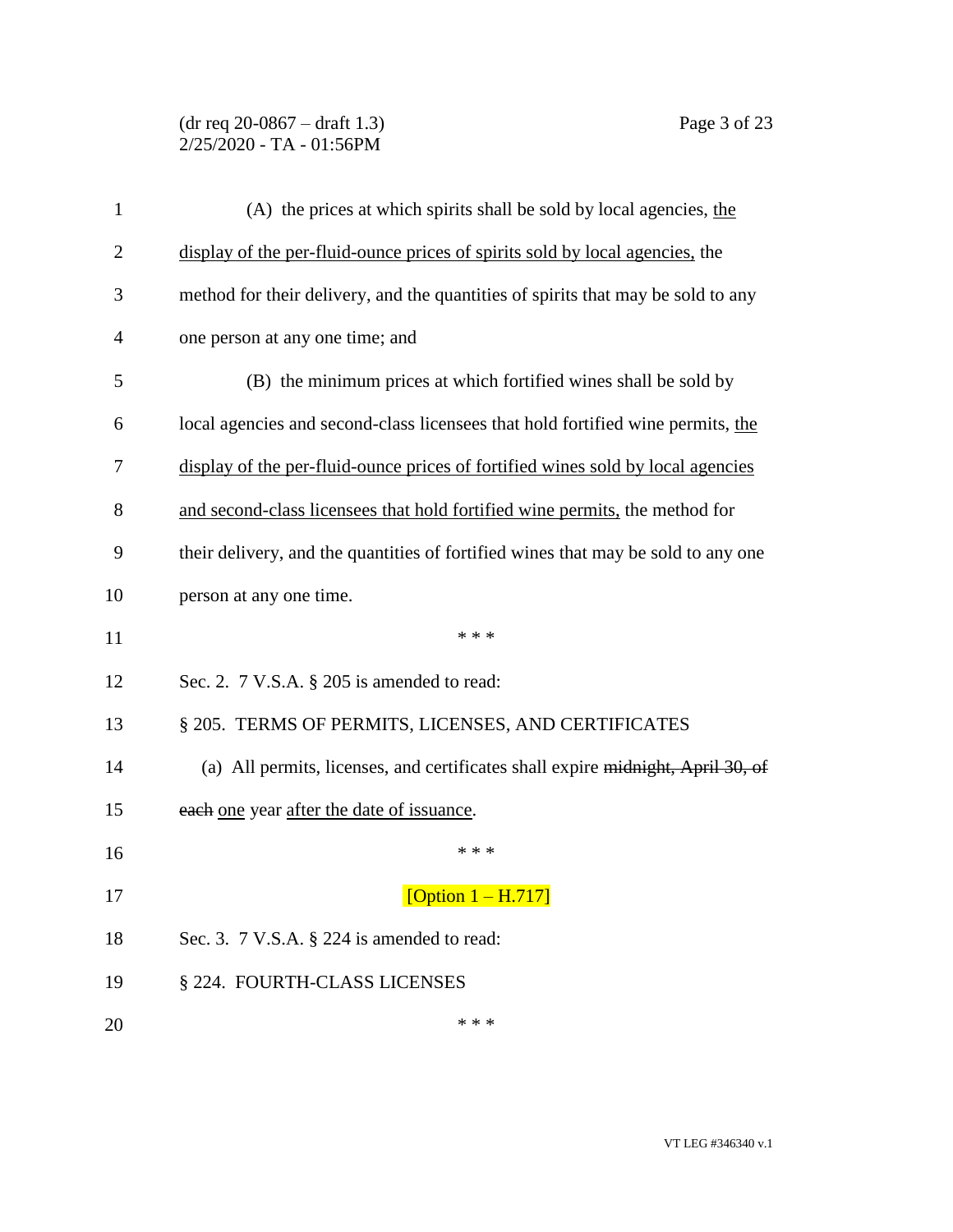# (dr req 20-0867 – draft 1.3) Page 4 of 23 2/25/2020 - TA - 01:56PM

| $\mathbf{1}$   | (b) At each licensed location, a fourth-class licensee may sell by the              |
|----------------|-------------------------------------------------------------------------------------|
| $\overline{2}$ | unopened container or distribute by the glass, with or without charge, alcoholic    |
| 3              | beverages manufactured by the licensee.                                             |
| $\overline{4}$ | * * *                                                                               |
| 5              | (4) At a fourth-class license location at the licensee's manufacturing              |
| 6              | premises, the licensee may sell or distribute by the glass not more than three      |
| 7              | servings of malt beverages, vinous beverages, or spirits to each customer for       |
| 8              | consumption on the licensed premises.                                               |
| 9              | * * *                                                                               |
| 10             | [Option 2]                                                                          |
| 11             | Sec. 3. $7$ V.S.A. $\S$ 221 is amended to read:                                     |
| 12             | § 221. FIRST-CLASS LICENSES                                                         |
| 13             | $(a)(1)$ With the approval of the Board of Liquor and Lottery, the control          |
| 14             | commissioners may grant a first-class license to a retail dealer for the premises   |
| 15             | where the dealer carries on business if the retail dealer submits an application    |
| 16             | and pays the fee provided in section 204 of this title and satisfies the Board that |
| 17             | the premises:                                                                       |
| 18             | (A) are leased, rented, or owned by the retail dealer;                              |
| 19             | (B) are devoted primarily to dispensing meals to the public, except in              |
| 20             | the case of clubs or holders of a manufacturer's or rectifier's license; and        |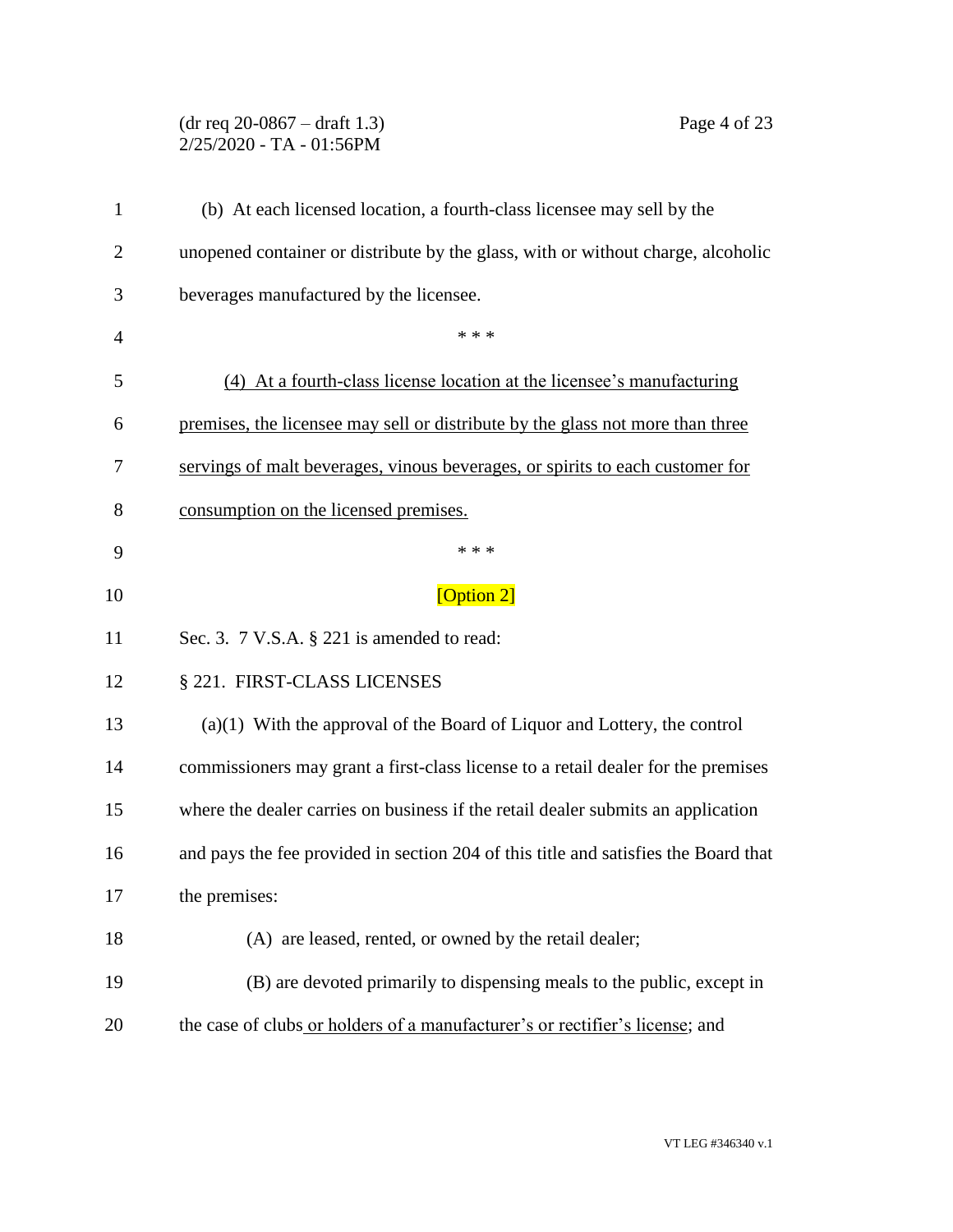# (dr req 20-0867 – draft 1.3) Page 5 of 23 2/25/2020 - TA - 01:56PM

| $\mathbf{1}$   | (C) have adequate and sanitary space and equipment for preparing                  |
|----------------|-----------------------------------------------------------------------------------|
| $\overline{2}$ | and serving meals.                                                                |
| 3              | * * *                                                                             |
| 4              | Sec. 4. $7$ V.S.A. $\S$ 256 is amended to read:                                   |
| 5              | § 256. PROMOTIONAL TASTINGS FOR LICENSEES                                         |
| 6              | $(a)(1)$ At the request of a first- or second-class licensee, a holder of a       |
| 7              | manufacturer's, rectifier's, or wholesale dealer's license may distribute without |
| 8              | charge to the first- or second-class licensee's management and staff, provided    |
| 9              | they are of legal age and are off duty for the rest of the day, two ounces per    |
| 10             | person of vinous or malt beverages for the purpose of promoting the beverage.     |
| 11             | * * *                                                                             |
| 12             | (3) No permit is required for a tasting pursuant to this subsection, but          |
| 13             | written notice of the event shall be provided to the Division of Liquor Control   |
| 14             | at least two days prior to the date of the tasting.                               |
| 15             | * * *                                                                             |
| 16             | *** Festival Permits, Vermouths, and Low Alcohol Spirits Beverages ***            |
| 17             | Sec. 5. $7 \text{ V.S.A. } § 2$ is amended to read:                               |
| 18             | § 2. DEFINITIONS                                                                  |
| 19             | As used in this title:                                                            |
| 20             | * * *                                                                             |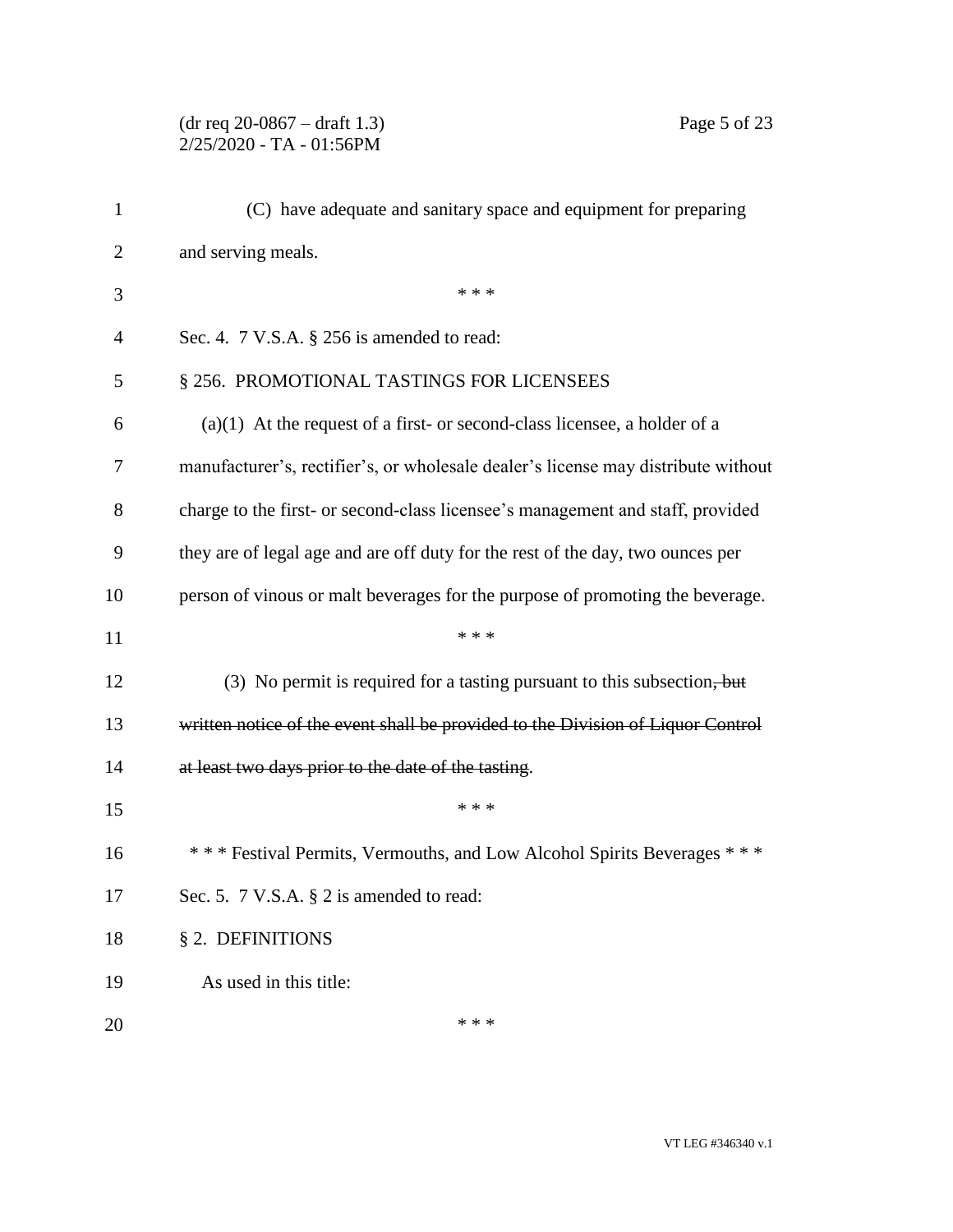#### (dr req 20-0867 – draft 1.3) Page 6 of 23 2/25/2020 - TA - 01:56PM

| $\mathbf{1}$   | (18) "Fortified wines" means vinous beverages, including those to                            |
|----------------|----------------------------------------------------------------------------------------------|
| $\overline{2}$ | which spirits have been added during manufacture, containing at least                        |
| 3              | 16 percent alcohol but not more than 23 percent alcohol by volume at                         |
| $\overline{4}$ | 60 degrees Fahrenheit, and all vermouths containing at least 16 percent alcohol              |
| 5              | but not more than 23 percent alcohol by volume at 60 degrees Fahrenheit.                     |
| 6              | * * *                                                                                        |
| 7              | (25) "Low-alcohol spirits beverage" means an alcoholic beverage                              |
| 8              | containing more than one percent alcohol by volume, but not more than                        |
| 9              | 16 percent alcohol by volume; obtained by distillation, by chemical synthesis,               |
| 10             | or through concentration by freezing; and mixed with nonalcoholic beverages                  |
| 11             | or flavoring or coloring materials. "Low-alcohol spirits beverages" may also                 |
| 12             | contain water, fruit juices, fruit adjuncts, sugar, carbon dioxide, preservatives,           |
| 13             | and other ingredients. Spirits-based beverages containing more than                          |
| 14             | 16 percent alcohol by volume shall be "spirits."                                             |
| 15             | (26) "Malt beverages" means all fermented beverages of any name or                           |
| 16             | description manufactured for sale from malt, wholly or in part, or from any                  |
| 17             | substitute therefor, known as, among other things, beer, ale, or lager,                      |
| 18             | containing not less than one percent nor more than 16 percent alcohol by                     |
| 19             | volume at 60 degrees Fahrenheit.                                                             |
| 20             | $\left(\frac{26}{27}\right)$ "Manufacturer's or rectifier's license" means a license granted |
| 21             | by the Board of Liquor and Lottery that permits the holder to manufacture or                 |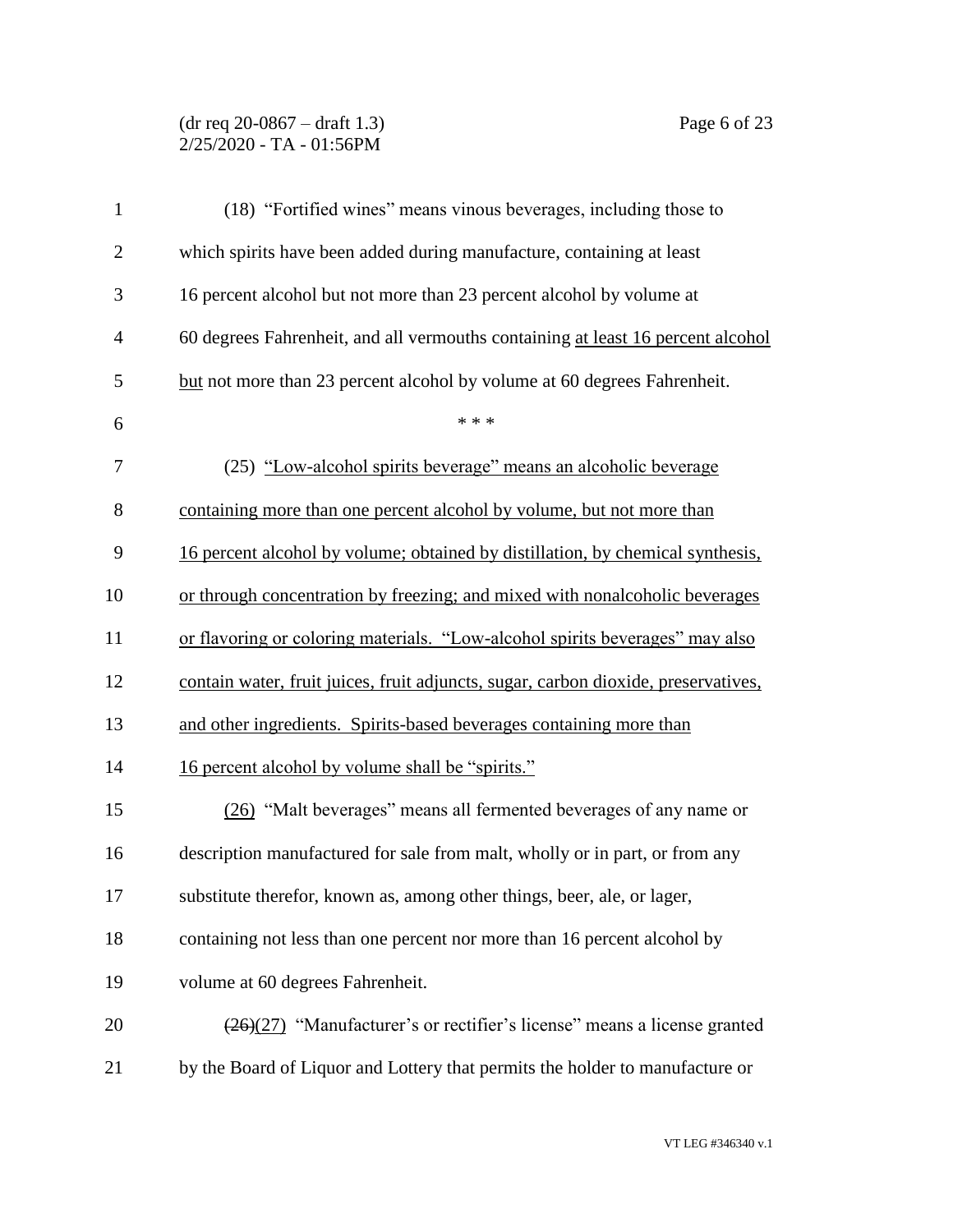# (dr req 20-0867 – draft 1.3) Page 7 of 23 2/25/2020 - TA - 01:56PM

| $\mathbf{1}$   | rectify malt beverages, vinous beverages and fortified wines, or spirits and              |
|----------------|-------------------------------------------------------------------------------------------|
| $\overline{2}$ | fortified wines.                                                                          |
| 3              | $\left(\frac{27}{28}\right)$ "Minor" means an individual who has not attained 21 years of |
| 4              | age.                                                                                      |
| 5              | (28)(29) "Outdoor festival" means any performance festival, at which                      |
| 6              | music is provided by prerecorded means or by paid, professional, or amateur               |
| 7              | performers, that:                                                                         |
| 8              | (A) is held at any place other than in a permanent building or                            |
| 9              | permanent installation that has been constructed for the purpose of conducting            |
| 10             | festivals;                                                                                |
| 11             | (B) members of the public are invited to or admitted to for a charge                      |
| 12             | or free of cost; and                                                                      |
| 13             | (C) one thousand people or more are anticipated to attend.                                |
| 14             | (30) "Outside consumption permit" means a permit granted by the                           |
| 15             | Division of Liquor Control allowing the holder of a first-class, first- and third-        |
| 16             | class, or fourth-class license to allow for consumption of alcoholic beverages            |
| 17             | in a delineated outside area                                                              |
| 18             | $(29)(31)$ "Packager's license" means a license granted by the Board of                   |
| 19             | Liquor and Lottery permitting a person to bottle or otherwise package                     |
| 20             | alcoholic beverages for sale and to distribute and sell alcoholic beverages at            |
| 21             | wholesale in this State.                                                                  |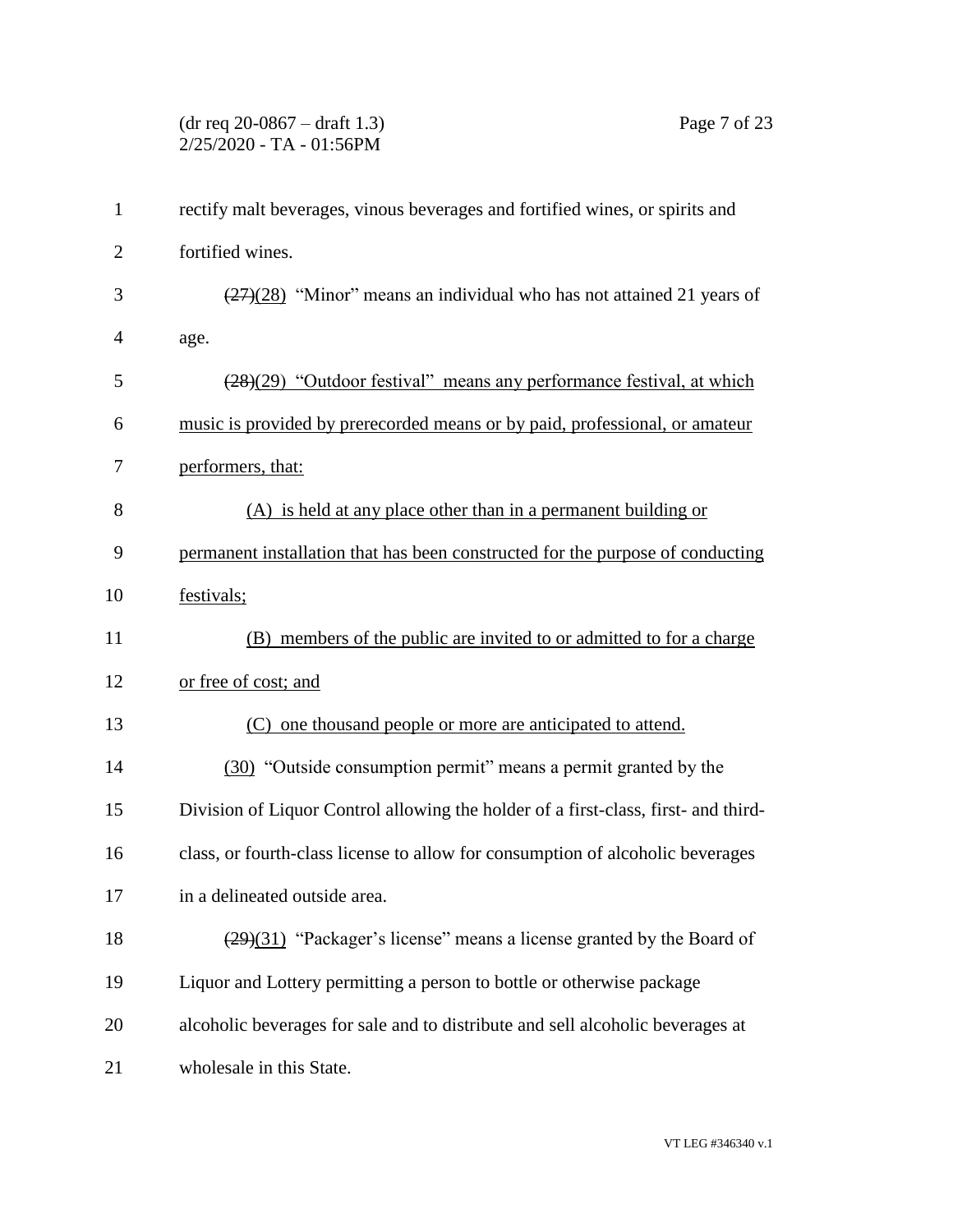(dr req 20-0867 – draft 1.3) Page 8 of 23 2/25/2020 - TA - 01:56PM

| $\mathbf{1}$   | $\left(\frac{30}{32}\right)$ "Person," as applied to licensees, means an individual who is a |
|----------------|----------------------------------------------------------------------------------------------|
| $\overline{2}$ | citizen, a lawful permanent resident of the United States, or a holder of an E-2             |
| 3              | Visa; a partnership composed of individuals, a majority of whom are citizens,                |
| $\overline{4}$ | lawful permanent residents of the United States, or holders of an E-2 Visa; a                |
| 5              | corporation organized under the laws of this State or another state in which a               |
| 6              | majority of the directors are citizens, lawful permanent residents of the United             |
| 7              | States, or holders of an E-2 Visa; or a limited liability company organized                  |
| 8              | under the laws of this State or another state in which a majority of the members             |
| 9              | or managers are citizens, lawful permanent residents of the United States, or                |
| 10             | holders of an E-2 Visa.                                                                      |
| 11             | $\left(\frac{31}{33}\right)$ "Request-to-cater permit" means a permit granted by the         |
| 12             | Division of Liquor Control authorizing a licensed caterer or commercial                      |
| 13             | caterer to cater individual events.                                                          |
| 14             | $\left(\frac{32}{34}\right)$ "Retail dealer" means any person who sells or furnishes malt or |
| 15             | vinous beverages to the public.                                                              |
| 16             | (33)(35) "Retail delivery permit" means a permit granted by the                              |
| 17             | Division of Liquor Control that permits a second-class licensee to deliver malt              |
| 18             | beverages and vinous beverages sold from the licensed premises for                           |
| 19             | consumption off the premises to an individual who is 21 years of age or older                |
| 20             | at a physical address in Vermont.                                                            |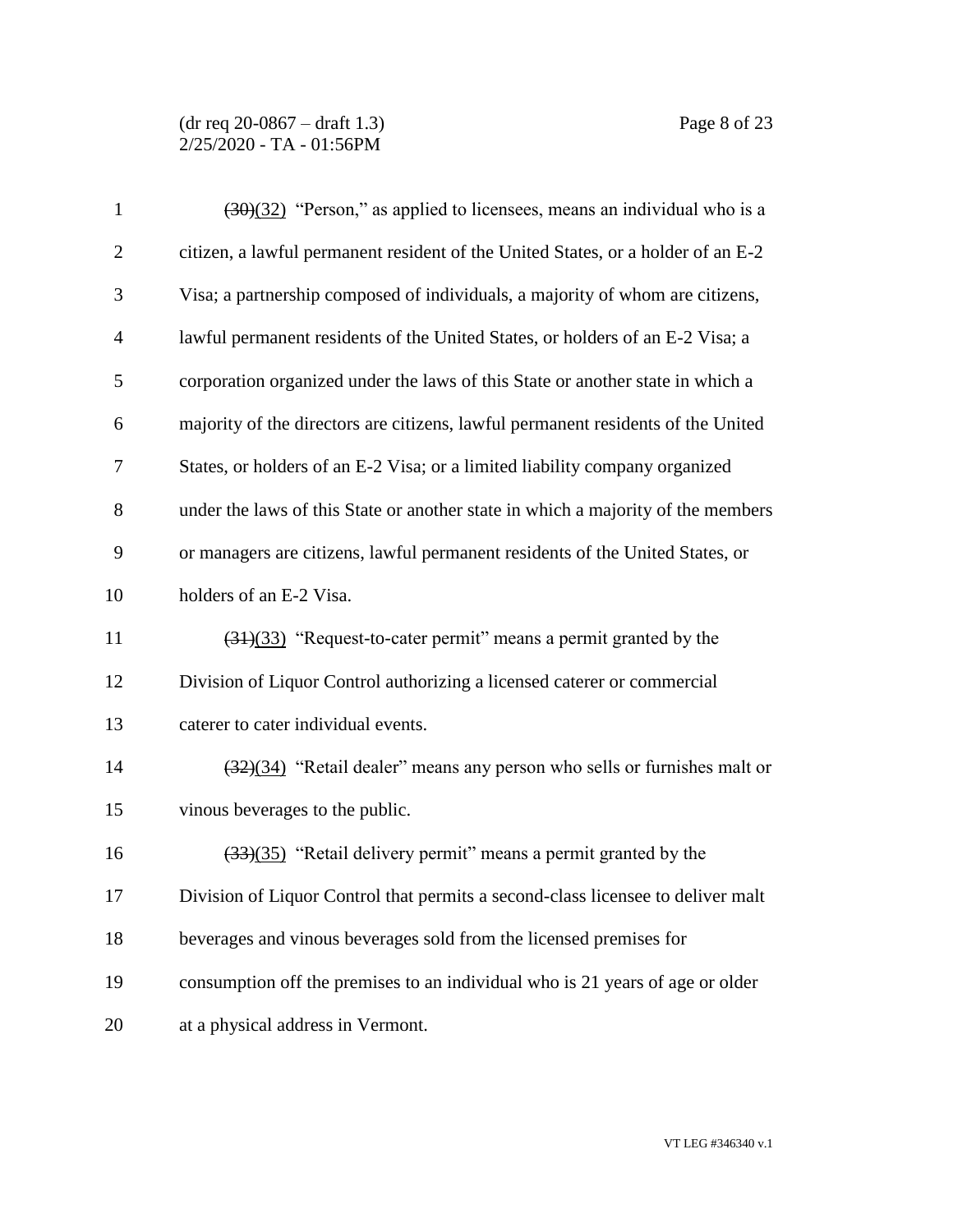#### (dr req 20-0867 – draft 1.3) Page 9 of 23 2/25/2020 - TA - 01:56PM

| $\mathbf{1}$   | (34)(36) "Sampler flight" means a flight, ski, paddle, or any similar                       |
|----------------|---------------------------------------------------------------------------------------------|
| $\overline{2}$ | device by design or name intended to hold alcoholic beverage samples for the                |
| 3              | purpose of comparison.                                                                      |
| $\overline{4}$ | $\left(\frac{35}{37}\right)$ "Second-class license" means a license permitting the licensee |
| 5              | to export and to sell malt beverages and vinous beverages to the public for                 |
| 6              | consumption off the premises for which the license is granted.                              |
| 7              | (36)(38) "Special event permit" means a permit granted by the Division                      |
| 8              | of Liquor Control permitting a licensed manufacturer or rectifier to sell, by the           |
| 9              | glass or by the unopened bottle, alcoholic beverages manufactured or rectified              |
| 10             | by the license holder at an event open to the public that has been approved by              |
| 11             | the local control commissioners.                                                            |
| 12             | (37)(39) "Special venue serving permit" means a permit granted by the                       |
| 13             | Division of Liquor Control permitting an art gallery, bookstore, public library,            |
| 14             | or museum to conduct an event at which malt or vinous beverages, or both, are               |
| 15             | served by the glass to the public. As used in this section, "art gallery" means a           |
| 16             | fixed establishment whose primary purpose is to exhibit or offer for sale works             |
| 17             | of art; "bookstore" means a fixed establishment whose primary purpose is to                 |
| 18             | offer books for sale; "public library" has the same meaning as in 22 V.S.A.                 |
| 19             | $\S$ 101; and "museum" has the same meaning as in 27 V.S.A. $\S$ 1151.                      |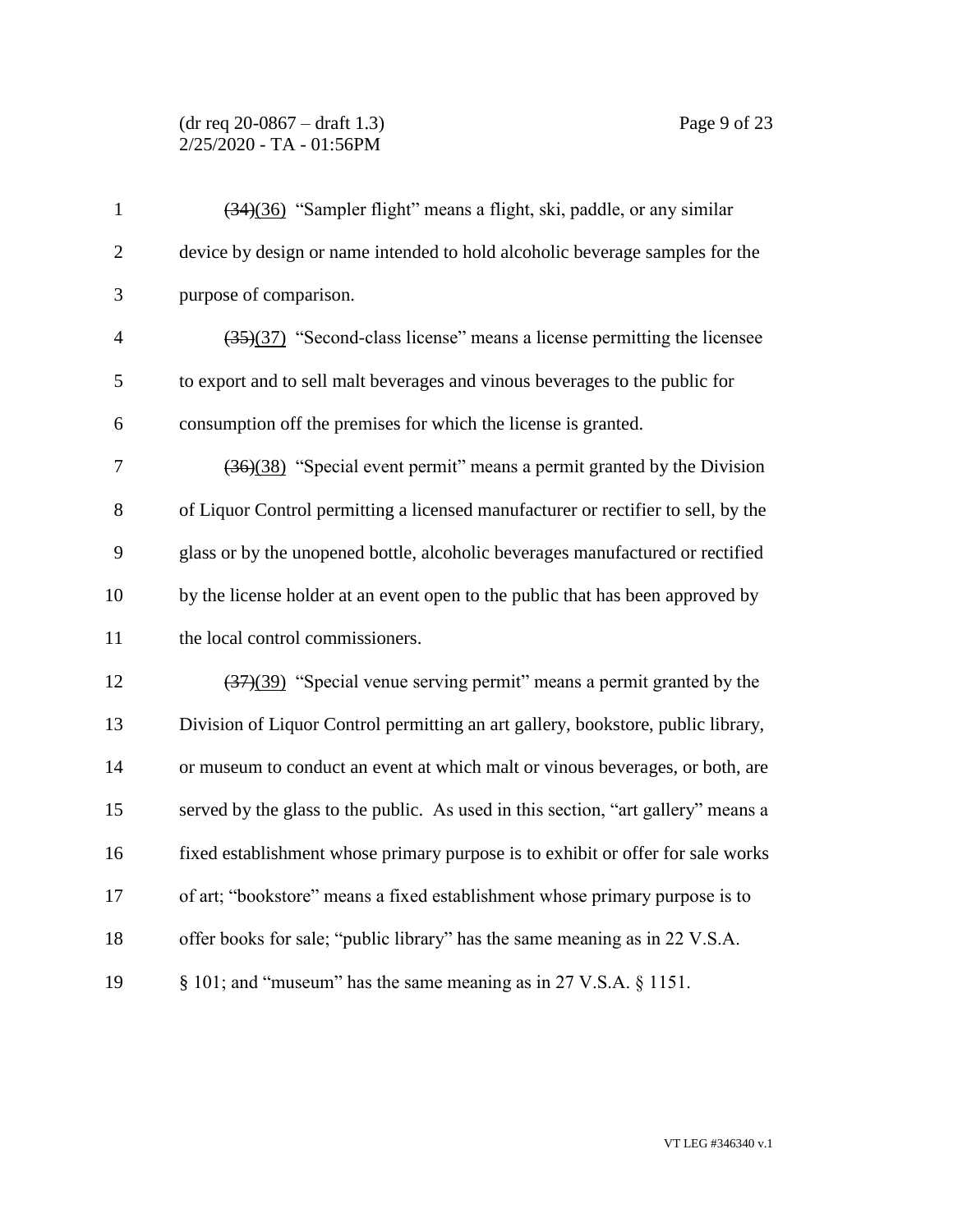#### (dr req 20-0867 – draft 1.3) Page 10 of 23 2/25/2020 - TA - 01:56PM

| $\mathbf{1}$   | (38)(40) "Specialty beer" means a malt beverage that contains more                        |
|----------------|-------------------------------------------------------------------------------------------|
| $\overline{2}$ | than eight percent alcohol and not more than 16 percent alcohol by volume at              |
| 3              | 60 degrees Fahrenheit.                                                                    |
| $\overline{4}$ | $\left(\frac{39}{41}\right)$ "Spirits" means beverages that contain more than one percent |
| 5              | alcohol obtained by distillation, by chemical synthesis, or through                       |
| 6              | concentration by freezing; vinous beverages containing more than 23 percent               |
| 7              | alcohol; and malt beverages containing more than 16 percent alcohol by                    |
| 8              | volume at 60 degrees Fahrenheit. "Spirits" shall not include low-alcohol                  |
| 9              | spirits beverages.                                                                        |
| 10             | $(40)(42)$ "Third-class license" means a license granted by the Board of                  |
| 11             | Liquor and Lottery permitting the licensee to sell spirits and fortified wines for        |
| 12             | consumption only on the premises for which the license is granted.                        |
| 13             | $(41)(43)$ "Vinous beverages" means all fermented beverages of any                        |
| 14             | name or description manufactured or obtained for sale from the natural sugar              |
| 15             | content of fruits or other agricultural product, containing sugar, the alcoholic          |
| 16             | content of which is not less than one percent nor more than 16 percent by                 |
| 17             | volume at 60 degrees Fahrenheit. "Vinous beverages" shall include low-                    |
| 18             | alcohol spirits beverages and vermouths containing not more than 16 percent               |
| 19             | alcohol by volume at 60 degrees Fahrenheit.                                               |
| 20             | $\frac{(42)(44)}{42}$ "Wholesale dealer's license" means a license granted by the         |
| 21             | Board of Liquor and Lottery permitting the holder to sell or distribute malt and          |
|                |                                                                                           |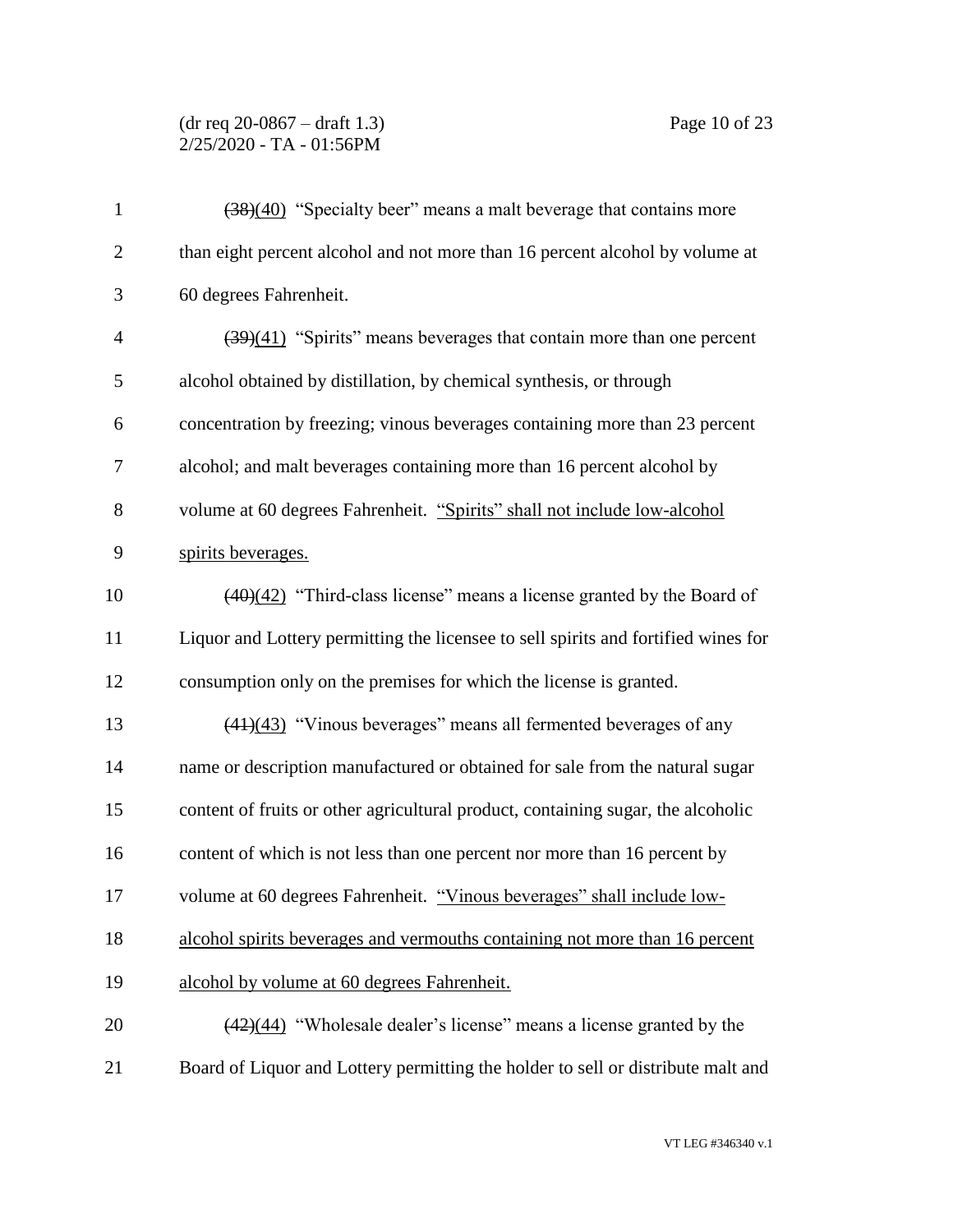(dr req 20-0867 – draft 1.3) Page 11 of 23 2/25/2020 - TA - 01:56PM

| $\mathbf{1}$   | vinous beverages to first- and second-class licensees, to educational sampling |
|----------------|--------------------------------------------------------------------------------|
| $\overline{2}$ | event permit holders, and to agencies of the United States.                    |
| 3              | Sec. 6. 7 V.S.A. § 114 is added to read:                                       |
| $\overline{4}$ | § 114. FESTIVAL AND EVENT SUPPORT; CONTRACT FOR SERVICES;                      |
| 5              | <b>FUND</b>                                                                    |
| 6              | (a) The Commissioner of Liquor and Lottery may contract to provide             |
| 7              | support to outdoor festivals and may receive reimbursement for reasonable      |
| 8              | costs that shall include costs associated with providing personnel, benefits,  |
| 9              | equipment, training, vehicles, insurances, and related expenses. The           |
| 10             | reimbursements shall be credited to the Festival and Event Support Services    |
| 11             | Special Fund.                                                                  |
| 12             | (b) There is established the Festival and Event Support Services Special       |
| 13             | Fund that shall be managed in accordance with 32 V.S.A. chapter 7,             |
| 14             | subchapter 5. Monies collected pursuant to this section shall be deposited and |
| 15             | credited to this Fund. This Fund shall be available to the Department and      |
| 16             | Liquor and Lottery to offset the cost of providing services pursuant to this   |
| 17             | section.                                                                       |
| 18             | Sec. 7. $7 \text{ V.S.A. }$ § 253 is amended to read:                          |
| 19             | § 253. FESTIVAL PERMITS                                                        |
| 20             | * * *                                                                          |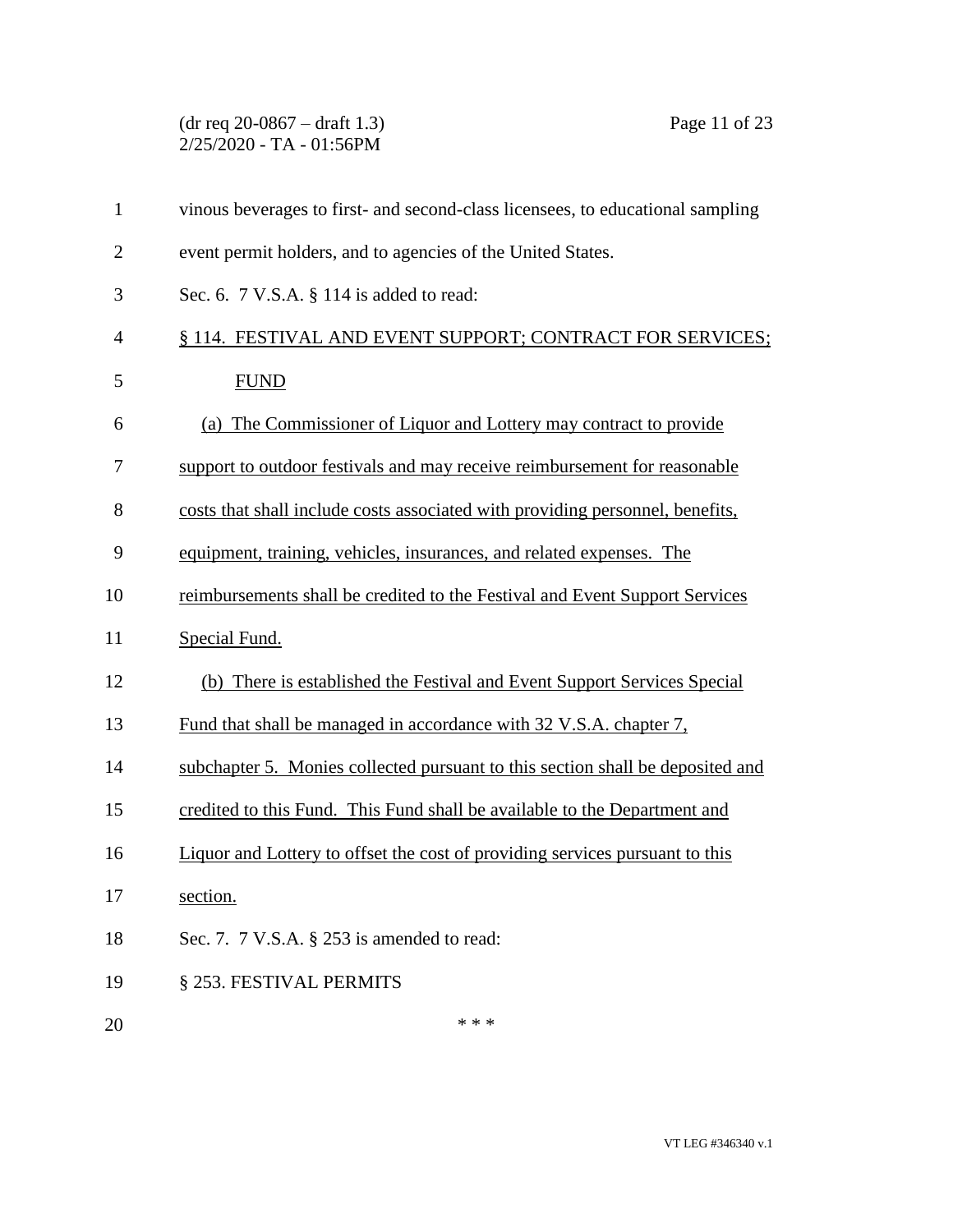### (dr req 20-0867 – draft 1.3) Page 12 of 23 2/25/2020 - TA - 01:56PM

| 1              | $(b)(1)$ A festival required to be permitted under this section is any event     |
|----------------|----------------------------------------------------------------------------------|
| $\overline{2}$ | that is open to the public for which the primary purpose is to serve one or more |
| 3              | of the following: malt beverages, vinous beverages, fortified wines, or spirits. |
| $\overline{4}$ | (c) A festival permit holder is permitted to conduct an event that is open to    |
| 5              | the public at which malt beverages, vinous beverages, fortified wines, spirits,  |
| 6              | or all four are served.                                                          |
| 7              | (d) The permit holder shall ensure the following:                                |
| 8              | (1) Attendees at the festival shall be required to pay an entry fee of no        |
| 9              | less than $$5.00$ .                                                              |
| 10             | $(2)(A)$ Malt beverages for sampling shall be offered in glasses that            |
| 11             | contain not more than 12 ounces with not more than 60 ounces served to any       |
| 12             | patron at one event.                                                             |
| 13             | (B) Vinous beverages for sampling shall be offered in glasses that               |
| 14             | contain not more than five ounces with not more than 25 ounces served to any     |
| 15             | patron at one event.                                                             |
| 16             | Fortified wines for sampling shall be offered in glasses that<br>(C)             |
| 17             | contain not more than three ounces with not more than 15 ounces served to any    |
| 18             | patron at one event.                                                             |
| 19             | (D) Spirits for sampling shall be offered in glasses that contain not            |
| 20             | more than one ounce with not more than five ounces served to any patron at       |
| 21             | one event.                                                                       |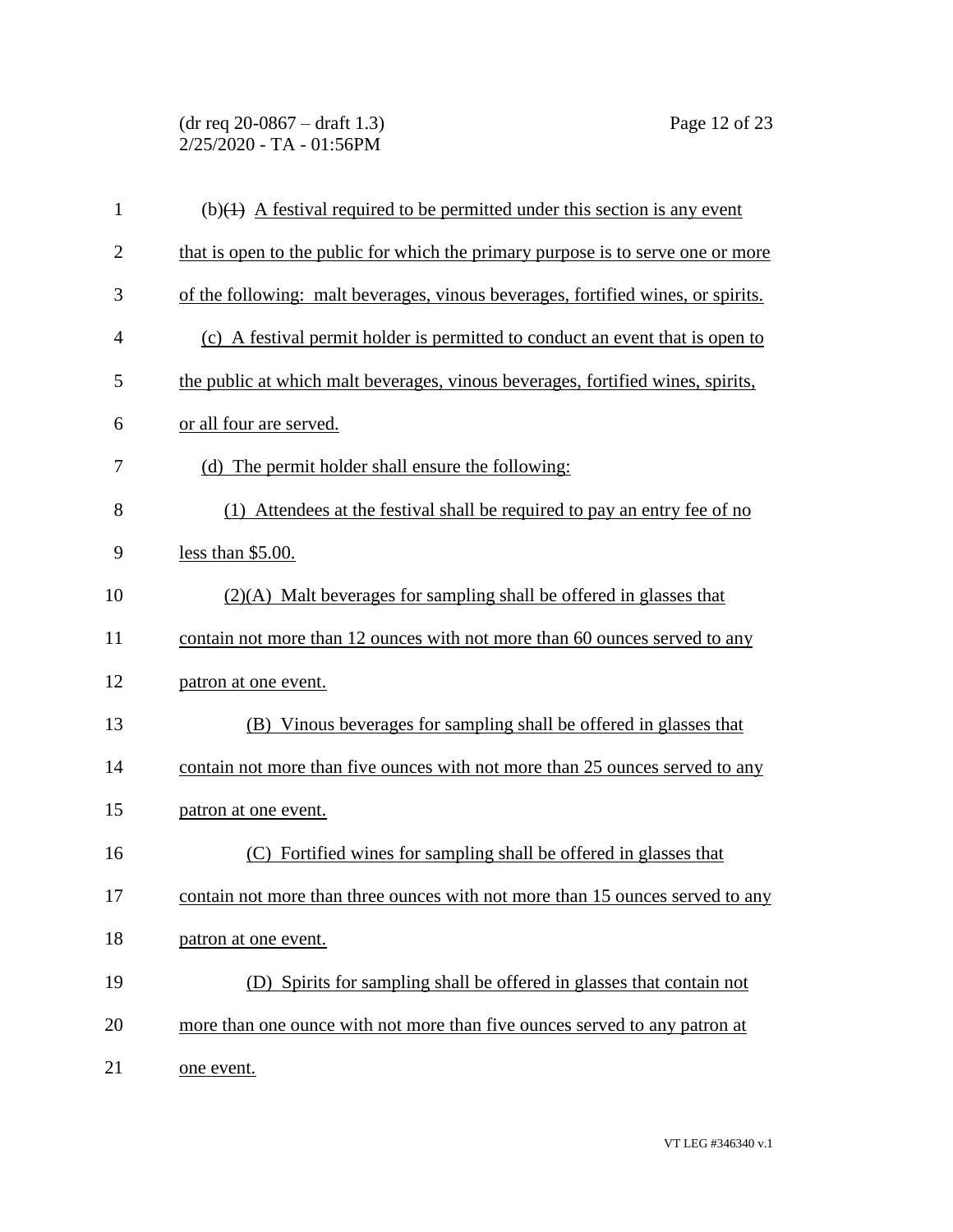### (dr req 20-0867 – draft 1.3) Page 13 of 23 2/25/2020 - TA - 01:56PM

| $\mathbf{1}$   | (E) Patrons attending a festival where combinations of malt, vinous,                                 |
|----------------|------------------------------------------------------------------------------------------------------|
| $\overline{c}$ | fortified wines, or spirits are mutually sampled shall not be served more than a                     |
| 3              | combined total of 6 U.S. standard drinks containing 3.6 fluid ounces or                              |
| $\overline{4}$ | 84 grams of pure ethyl alcohol.                                                                      |
| 5              | (3) The event shall be conducted in compliance with all the                                          |
| 6              | requirements of this title.                                                                          |
| 7              | $(e)(1)$ A festival permit holder may purchase invoiced volumes of malt or                           |
| 8              | vinous beverages directly from a manufacturer or packager licensed in                                |
| 9              | Vermont, or a manufacturer or packager that holds a federal Basic Permit or                          |
| 10             | Brewers Notice or evidence of licensure in a foreign country that is satisfactory                    |
| 11             | to the Board.                                                                                        |
| 12             | (2) The invoiced volumes of malt or vinous beverages may be                                          |
| 13             | transported to the site and sold by the glass to the public by the permit holder                     |
| 14             | or its employees and volunteers only during the event.                                               |
| 15             | $\frac{(\epsilon)(f)}{f}$ A festival permit holder shall be subject to the provisions of this title, |
| 16             | including section 214 of this title, and the rules of the Board regarding the sale                   |
| 17             | of the alcoholic beverages and shall pay the tax on the malt or vinous                               |
| 18             | beverages pursuant to section 421 of this title.                                                     |
| 19             | $\left(\frac{d}{g}\right)$ A person shall be granted no more than four festival permits per          |
| 20             | year, and each permit shall be valid for no more than four consecutive days.                         |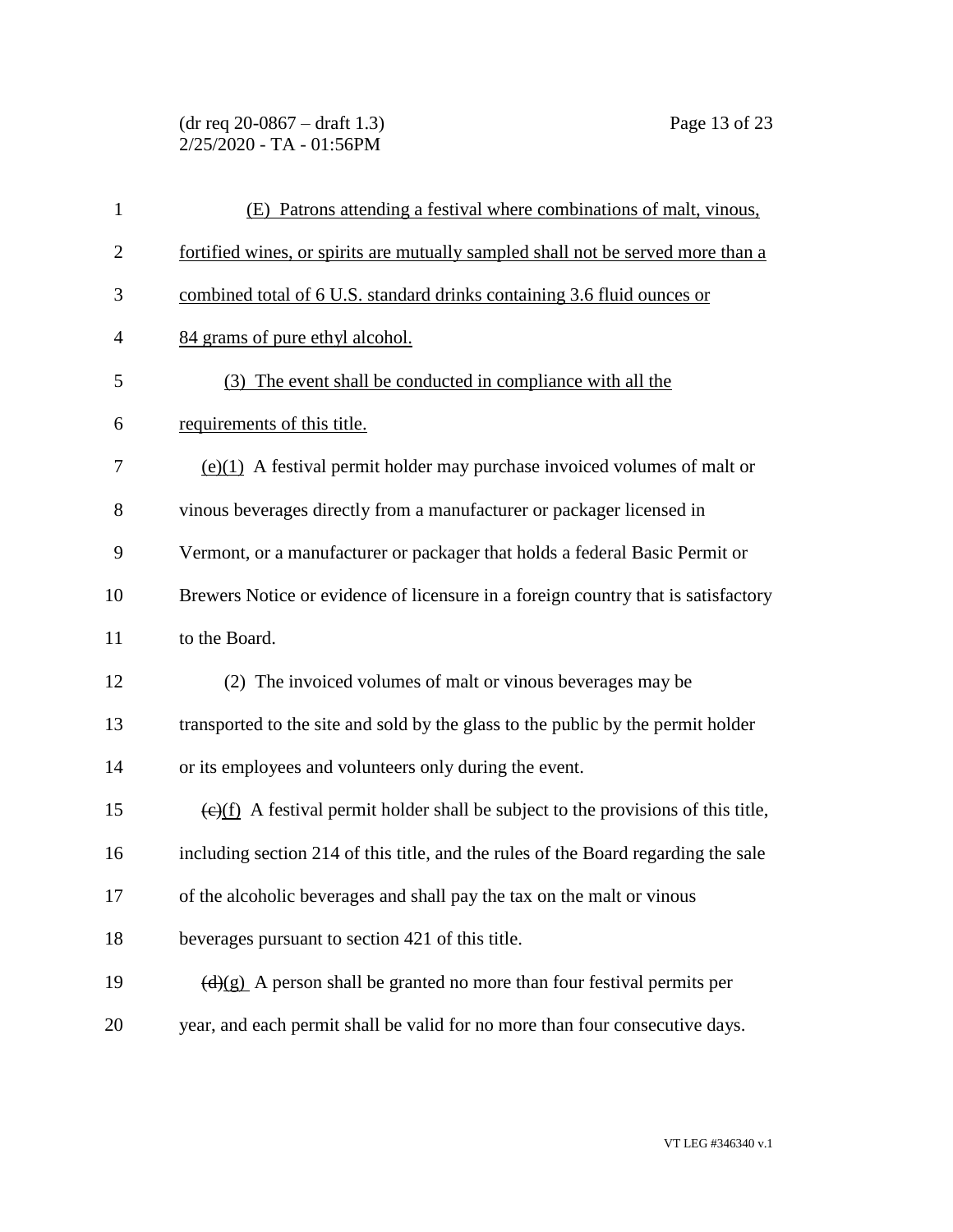(dr req 20-0867 – draft 1.3) Page 14 of 23 2/25/2020 - TA - 01:56PM

| $\mathbf{1}$   | Sec. 8. 10 V.S.A. $\S$ 1521 is amended to read:                                      |
|----------------|--------------------------------------------------------------------------------------|
| $\overline{2}$ | § 1521. DEFINITIONS                                                                  |
| 3              | For the purpose of As used in this chapter:                                          |
| 4              | (1) "Beverage" means beer or other malt beverages and mineral waters,                |
| 5              | mixed wine drink, soda water, and carbonated soft drinks in liquid form and          |
| 6              | intended for human consumption. As of January 1, 1990 "beverage" also                |
| 7              | "Beverage" shall also mean liquor spirits and low-alcohol spirits beverages.         |
| 8              | * * *                                                                                |
| 9              | *** Annual Tasting Permit Fees and Local Share ***                                   |
| 10             | Sec. 9. 7 V.S.A. 204 is amended to read:                                             |
| 11             | § 204. APPLICATION AND RENEWAL FEES FOR LICENSES AND                                 |
| 12             | PERMITS; DISPOSITION OF FEES                                                         |
| 13             | (a) The following fees shall be paid when applying for a new license or              |
| 14             | permit or to renew a license or permit:                                              |
| 15             | * * *                                                                                |
| 16             | (13) For an a daily alcoholic beverages tasting permit, \$25.00.                     |
| 17             | (14) For an annual alcoholic beverages tasting permit, \$1,000.00.                   |
| 18             | (15) For an educational sampling event permit, \$250.00.                             |
| 19             | $\left(\frac{(15)(16)}{(15)(16)}\right)$ For an outside consumption permit, \$20.00. |
| 20             | $\overline{(16)(17)}$ For a certificate of approval:                                 |
| 21             | (A) For malt beverages, \$2,485.00.                                                  |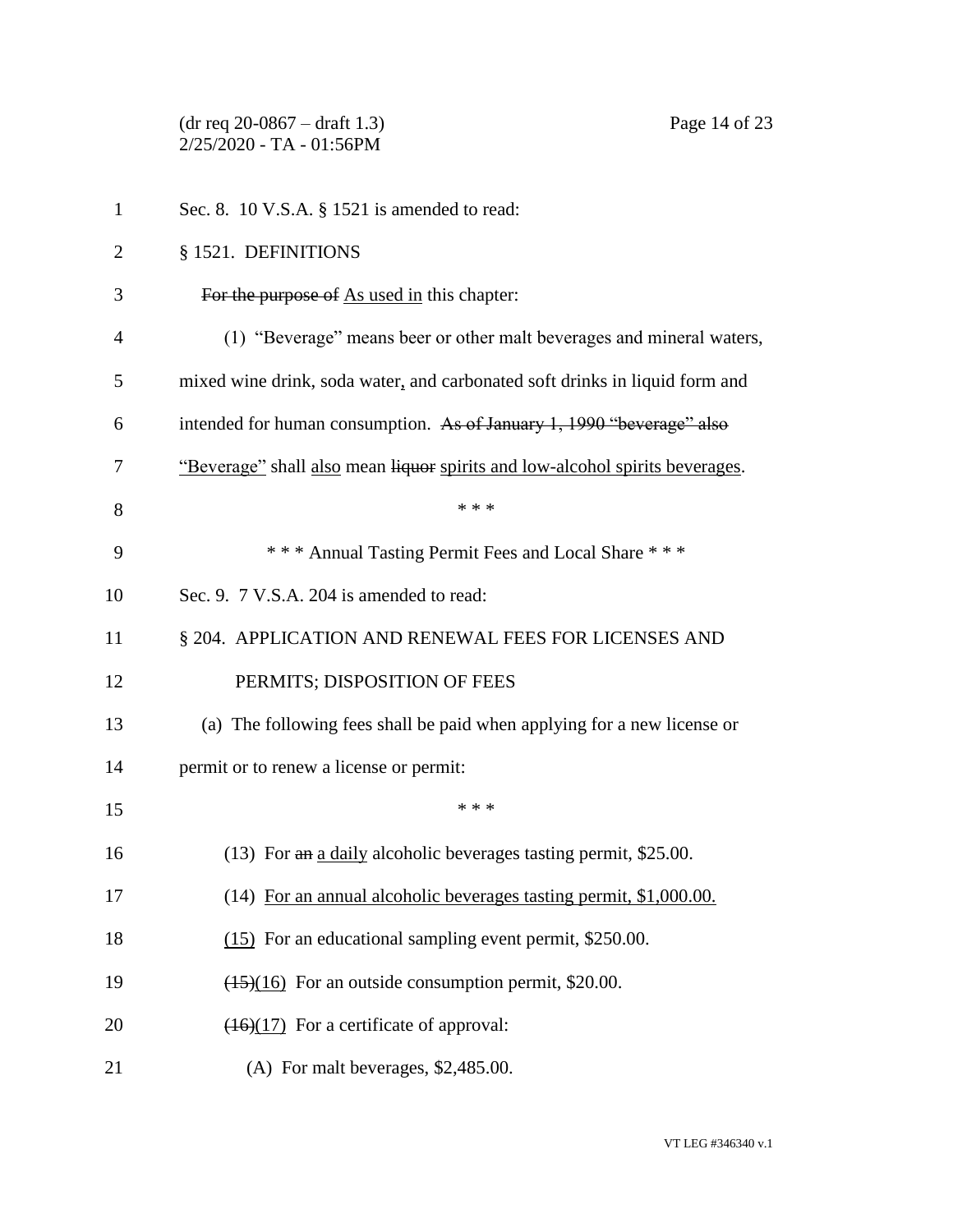# (dr req 20-0867 – draft 1.3) Page 15 of 23 2/25/2020 - TA - 01:56PM

| 1              | (B) For vinous beverages, \$985.00.                                                 |
|----------------|-------------------------------------------------------------------------------------|
| $\overline{2}$ | $\left(\frac{17}{18}\right)$ For a solicitor's license, \$70.00.                    |
| 3              | $(18)(19)$ For a vinous beverages storage license, \$235.00.                        |
| $\overline{4}$ | $(19)(20)$ For a promotional railroad tasting permit, \$20.00.                      |
| 5              | $\left(\frac{20}{21}\right)$ For a special venue serving permit, \$20.00.           |
| 6              | $\left(\frac{(21)(22)}{(21)(22)}\right)$ For a fortified wine permit, \$100.00.     |
| 7              | $\left(\frac{22}{22}\right)$ For a retail delivery permit, \$100.00.                |
| 8              | $(23)(24)$ For a destination resort master license, \$1,000.00.                     |
| 9              | * * *                                                                               |
| 10             | (b) Except for fees collected for first-, second-, and third-class licenses, the    |
| 11             | fees collected pursuant to subsection (a) of this section shall be deposited in the |
| 12             | Liquor Control Enterprise Fund. The other fees shall be distributed as follows:     |
| 13             | (1) Third-class license fees: 55 percent shall go to the Liquor Control             |
| 14             | Enterprise Fund, and 45 percent shall go to the General Fund and shall fund         |
| 15             | alcohol abuse prevention and treatment programs. [Repealed.]                        |
| 16             | (2) First- and second-class, second-, and third-class license fees: At              |
| 17             | least 50 percent of first-class and second-class first-, second-, and third-class   |
| 18             | license fees shall go to the respective municipalities in which the licensed        |
| 19             | premises are located, and the remaining percentage of those fees shall go to the    |
| 20             | Liquor Control Enterprise Fund. A municipality may retain more than                 |
| 21             | 50 percent of the fees that the municipality collected for first-and-second-        |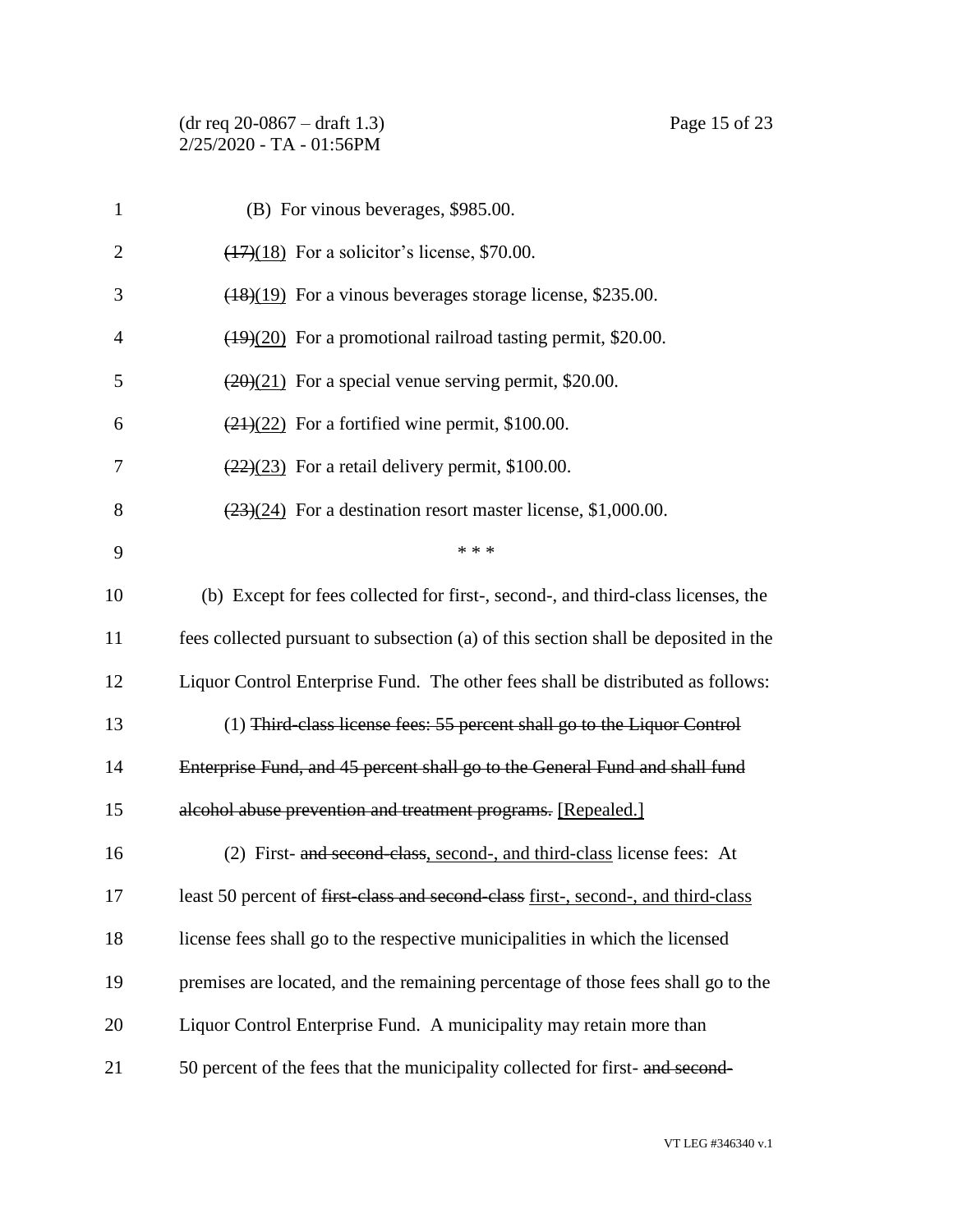(dr req 20-0867 – draft 1.3) Page 16 of 23 2/25/2020 - TA - 01:56PM

| $\mathbf{1}$   | elass, second-, and third-class licenses to the extent that the municipality has   |
|----------------|------------------------------------------------------------------------------------|
| $\overline{2}$ | assumed responsibility for enforcement of those licenses pursuant to a contract    |
| 3              | with the Division. The Board of Liquor and Lottery shall adopt rules regarding     |
| 4              | contracts entered into pursuant to this subdivision.                               |
| 5              | Sec. 10. 7 V.S.A. § 222 is amended to read:                                        |
| 6              | § 222. SECOND-CLASS LICENSES                                                       |
| 7              | * * *                                                                              |
| 8              | $(b)(1)$ A second-class license permits the holder to export malt and vinous       |
| 9              | beverages and to sell malt and vinous beverages to the public from the licensed    |
| 10             | premises for consumption off the premises.                                         |
| 11             | (2) The Division of Liquor Control may grant a second-class licensee a             |
| 12             | fortified wine permit pursuant to section 225 of this chapter or a retail delivery |
| 13             | permit pursuant to section 226 of this chapter.                                    |
| 14             | $(3)(A)$ Except as otherwise provided pursuant to sections 225, 271,               |
| 15             | and 278 of this title and subsection (d) of this section, a second-class license   |
| 16             | holder shall purchase all malt beverages and vinous beverages sold pursuant to     |
| 17             | its license from Vermont wholesale dealers or packagers.                           |
| 18             | (B) A second-class licensee may purchase malt beverages and vinous                 |
| 19             | beverages from a licensed wholesale dealer or packager:                            |
| 20             | (i) for cash paid at the time of delivery; or                                      |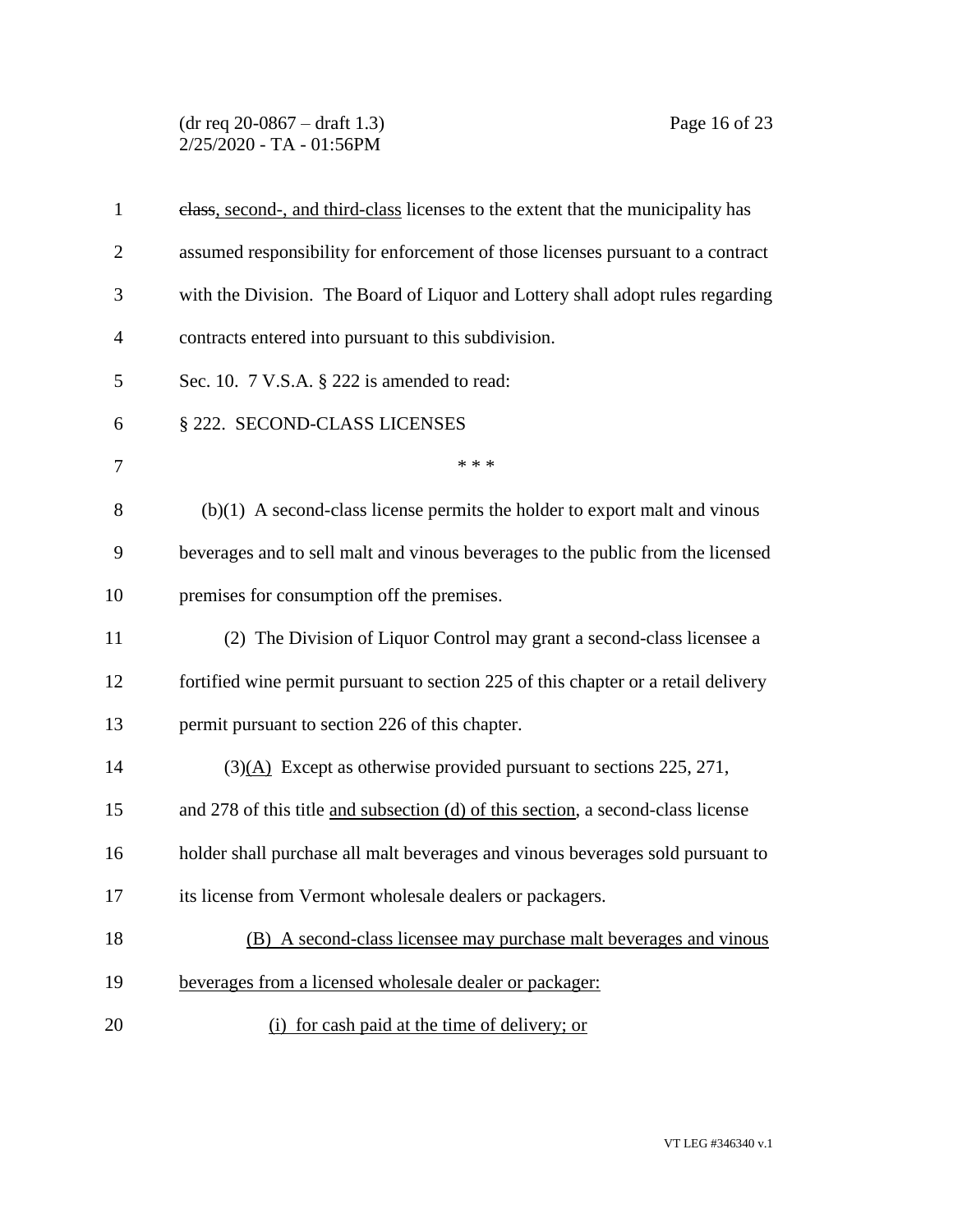### (dr req 20-0867 – draft 1.3) Page 17 of 23 2/25/2020 - TA - 01:56PM

| $\mathbf{1}$   | (ii) on terms that require the licensee to pay the full amount due                 |
|----------------|------------------------------------------------------------------------------------|
| $\overline{2}$ | within a period ending not more than 30 days after the delivery date.              |
| 3              | * * *                                                                              |
| 4              | $(d)(1)$ A second-class licensee may sell malt beverages or vinous                 |
| 5              | beverages, or both, on consignment:                                                |
| 6              | (A) for an individual who is not licensed under this title; or                     |
| 7              | (B) on behalf of the executor or administrator of the estate of a                  |
| 8              | deceased individual.                                                               |
| 9              | $(2)(A)$ A licensee shall provide written notice to the Division at least          |
| 10             | five days before it commences selling malt beverages or vinous beverages, or       |
| 11             | both, on behalf of an individual or the executor or administrator of the estate of |
| 12             | a deceased individual pursuant to the provisions of this subsection.               |
| 13             | The notice shall include:<br>(B)                                                   |
| 14             | (i) the name of the individual;                                                    |
| 15             | (ii) the name of the executor or administrator, if applicable; and                 |
| 16             | (iii) the quantity, type, brand, and sale price of the malt beverages              |
| 17             | or vinous beverages, or both, that will be offered for sale.                       |
| 18             | Sec. 11. $7 \text{ V.S.A. }$ § 226 is amended to read:                             |
| 19             | § 226. RETAIL DELIVERY PERMITS                                                     |
| 20             | * * *                                                                              |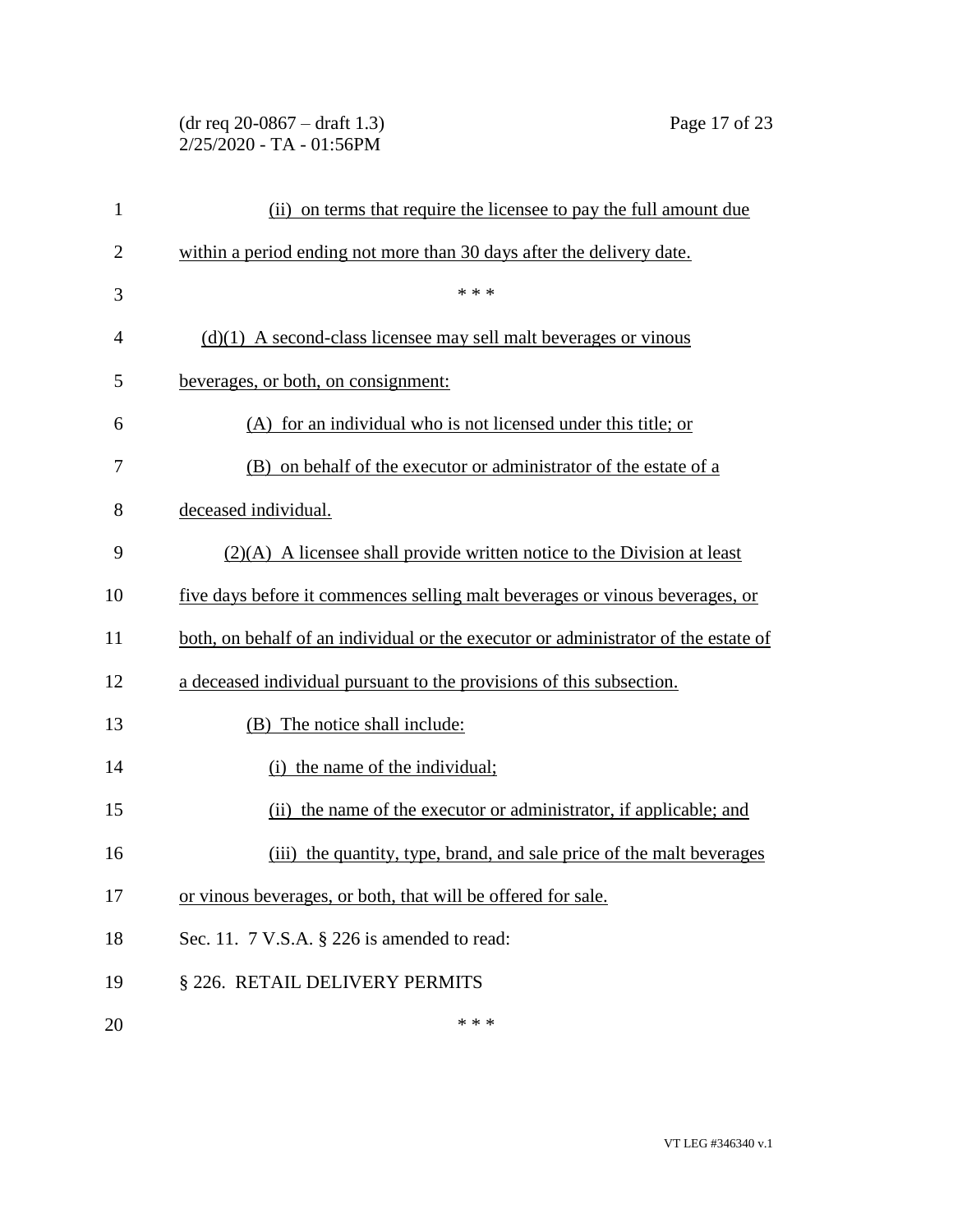(dr req 20-0867 – draft 1.3) Page 18 of 23 2/25/2020 - TA - 01:56PM

| $\mathbf{1}$   | $(c)(1)$ A retail delivery permit holder may deliver to any one Vermont             |
|----------------|-------------------------------------------------------------------------------------|
| $\overline{2}$ | resident in any calendar year:                                                      |
| 3              | (A) not more than 12 cases of malt beverages containing not more                    |
| 4              | than 36 gallons of malt beverages; and                                              |
| 5              | (B) not more than 12 cases of vinous beverages containing not more                  |
| 6              | than 29 gallons of vinous beverages.                                                |
| 7              | (2) A retail delivery permit holder may deliver the amounts set forth in            |
| 8              | subdivision (1) of this subsection in one or more deliveries made during the        |
| 9              | calendar year.                                                                      |
| 10             | *** Alcoholic Beverage Tasting Events ***                                           |
| 11             | Sec. 12. 7 V.S.A. § 255 is amended to read:                                         |
| 12             | § 255. RETAIL ALCOHOLIC BEVERAGE TASTING PERMITS; DAILY;                            |
| 13             | <b>ANNUAL</b>                                                                       |
| 14             | $(a)(1)$ The Division of Liquor Control may grant a licensee a permit to            |
| 15             | conduct an alcoholic beverage tasting event as provided in subsection (b) of        |
| 16             | this section if:                                                                    |
| 17             | $\overline{(1)(A)}$ the licensee has submitted a written application in a form      |
| 18             | required by the Commissioner and paid the fee provided in section 204 of this       |
| 19             | title at least five days prior to the date of the alcoholic beverage tasting event; |
| 20             | and                                                                                 |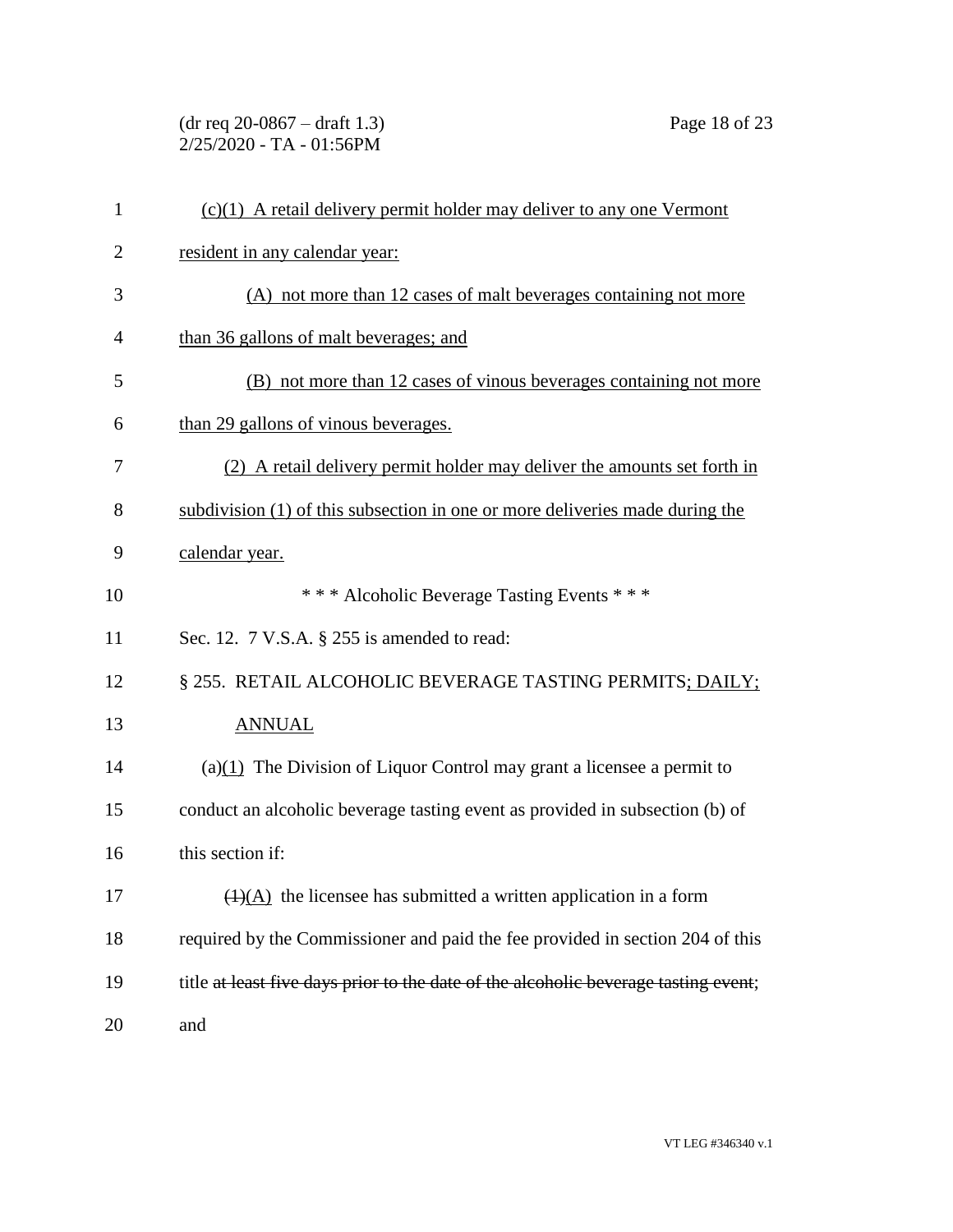### (dr req 20-0867 – draft 1.3) Page 19 of 23 2/25/2020 - TA - 01:56PM

| $\mathbf{1}$   | $\left(\frac{2}{2}\right)$ the Commissioner determines that the licensee is in good |
|----------------|-------------------------------------------------------------------------------------|
| $\overline{2}$ | standing.                                                                           |
| 3              | (2) The application for a daily permit and the associated fee provided in           |
| $\overline{4}$ | section 204 of this title shall be paid at least five days prior to the date of the |
| 5              | alcoholic beverage tasting event.                                                   |
| 6              | (b) The Division may grant the following alcoholic beverage tasting                 |
| 7              | permits to the following types of licensees:                                        |
| 8              | (1) A second-class licensee may be granted a daily or an annual tasting             |
| 9              | permit.                                                                             |
| 10             | (A) The A daily permit and an annual permit authorizes shall                        |
| 11             | authorize the employees of the second-class licensee or of a designated             |
| 12             | manufacturer or rectifier to dispense to each customer of legal age on the          |
| 13             | licensee's premises malt or vinous beverages by the glass not to exceed two         |
| 14             | ounces of each beverage with a total of eight ounces of malt or vinous              |
| 15             | beverages.                                                                          |
| 16             | $(B)(i)$ Malt or vinous beverages dispensed at the each tasting event               |
| 17             | shall be from the inventory of the licensee or purchased from a wholesale           |
| 18             | dealer.                                                                             |
| 19             | (ii) A total of not more than 16 beverages may be offered at each                   |
| 20             | tasting event.                                                                      |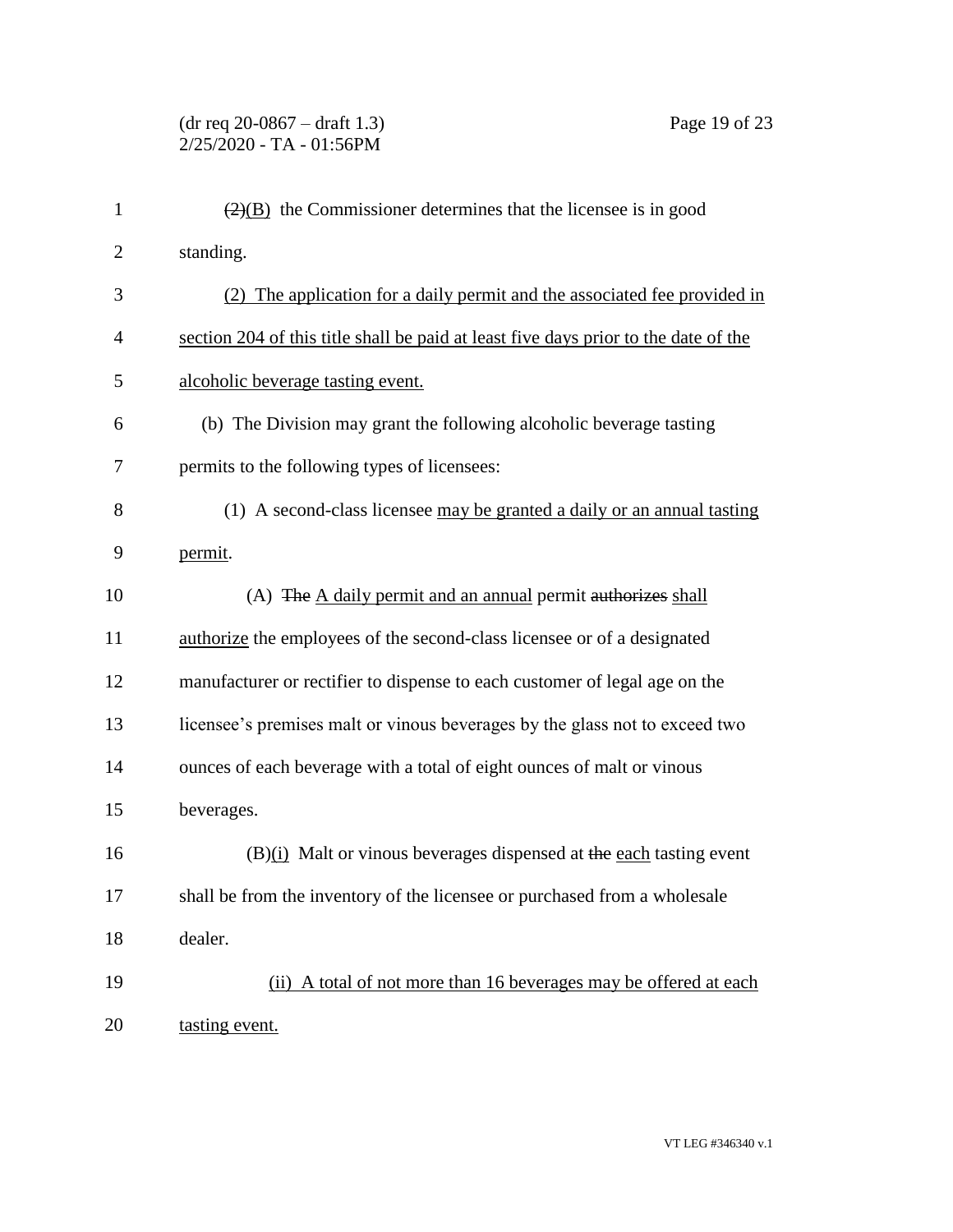## (dr req 20-0867 – draft 1.3) Page 20 of 23 2/25/2020 - TA - 01:56PM

| $\mathbf{1}$   | (C) A second-class licensee may be granted up to 48 daily tasting               |
|----------------|---------------------------------------------------------------------------------|
| $\overline{2}$ | permits per year. In addition, a second-class licensee may be granted up to     |
| 3              | five daily permits per week to conduct a tasting as part of an educational food |
| $\overline{4}$ | preparation class or course conducted by the licensee on the licensee's         |
| 5              | premises.                                                                       |
| 6              | (D) An annual tasting permit shall permit a second-class licensee to            |
| 7              | hold not more than five tasting events per week and a total of not more than    |
| 8              | 260 tasting events per year. An annual permit holder shall not be required to   |
| 9              | provide the Division with advanced notice of any individual tasting events.     |
| 10             | (2) A licensed manufacturer or rectifier of malt or vinous beverages may        |
| 11             | be granted a daily tasting permit.                                              |
| 12             | * * *                                                                           |
| 13             | (3) A licensed wholesale dealer may be granted a daily tasting permit.          |
| 14             | The permit authorizes a licensed wholesale dealer to dispense malt or vinous    |
| 15             | beverages for promotional purposes at the wholesale dealer's premises without   |
| 16             | charge to invited employees of first-, second-, and third-class licensees,      |
| 17             | provided the invited employees are of legal age.                                |
| 18             | (c) A vinous beverage or malt beverage tasting event held pursuant to           |
| 19             | subsection (b) of this section, not including an alcoholic beverage tasting     |
| 20             | conducted on the premises of the manufacturer or rectifier, shall comply with   |
| 21             | the following:                                                                  |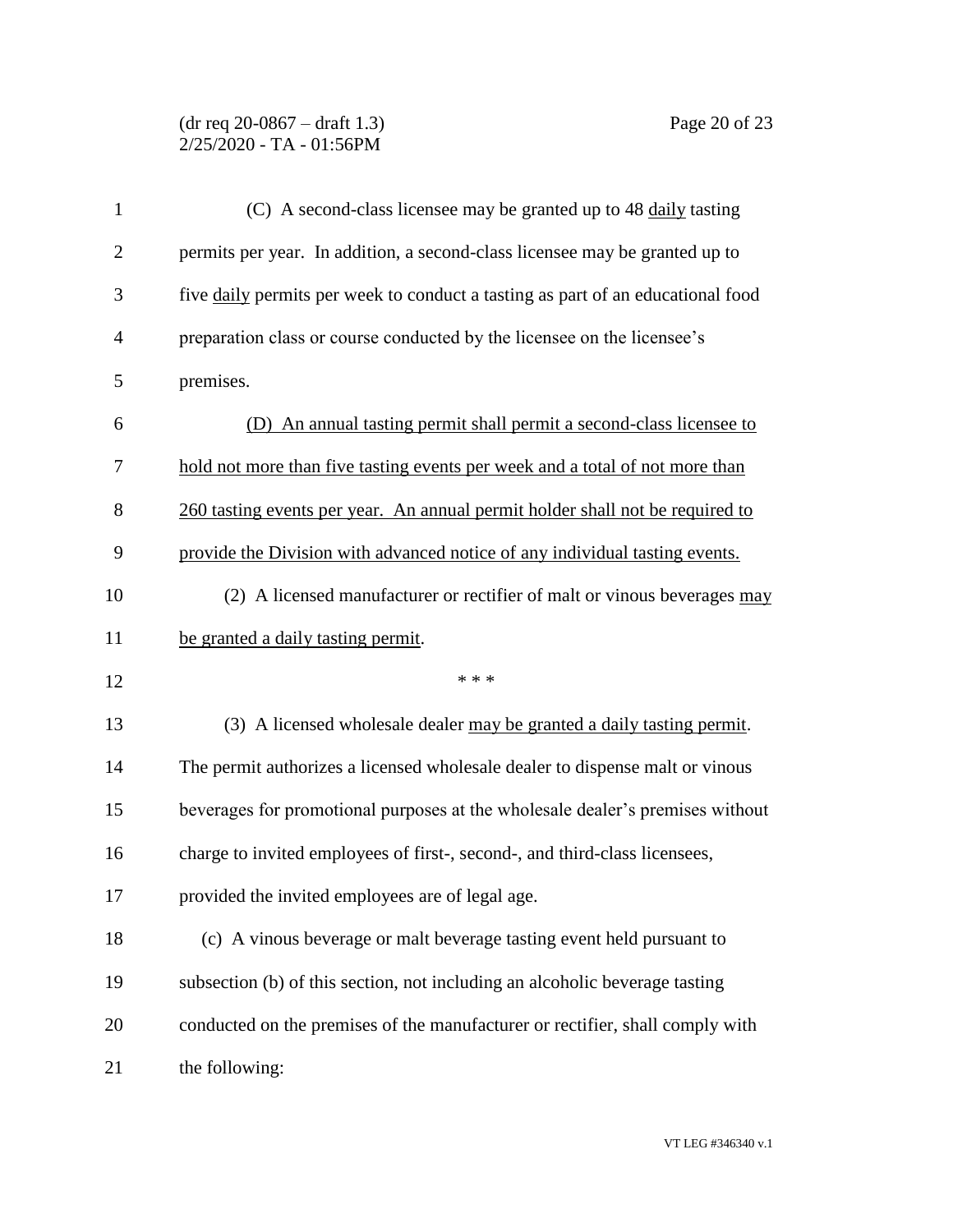### (dr req 20-0867 – draft 1.3) Page 21 of 23 2/25/2020 - TA - 01:56PM

| $\mathbf{1}$   | (1) continue for $\theta$ not more than six hours, with $\theta$ not more than $\frac{\dot{x}}{\dot{x}}$ |
|----------------|----------------------------------------------------------------------------------------------------------|
| $\overline{2}$ | $16$ beverages to be offered at a single event, and $\theta$ not more than two ounces                    |
| 3              | of any single beverage and no not more than a total of eight ounces of malt or                           |
| $\overline{4}$ | vinous beverages to be dispensed to a customer;                                                          |
| 5              | * * *                                                                                                    |
| 6              | *** Vinous Beverage Manufacturer's Licenses ***                                                          |
| 7              | Sec. 13. 7 V.S.A. § 271 is amended to read:                                                              |
| 8              | § 271. MANUFACTURER'S OR RECTIFIER'S LICENSE                                                             |
| 9              | * * *                                                                                                    |
| 10             | $(e)(1)$ The Board of Liquor and Lottery may grant a licensed manufacturer                               |
| 11             | of malt beverages a second-class license permitting the licensee to sell                                 |
| 12             | alcoholic beverages to the public anywhere on the premises of the licensed                               |
| 13             | manufacturing facility.                                                                                  |
| 14             | (2) The Board of Liquor and Lottery may grant a licensed manufacturer                                    |
| 15             | of vinous beverages and fortified wines a second-class license permitting the                            |
| 16             | licensee to sell alcoholic beverages to the public from either a location on the                         |
| 17             | premises of the licensed manufacturing facility or from a location that is                               |
| 18             | separate from the licensed manufacturing facility.                                                       |
| 19             | (f) The Board of Liquor and Lottery may grant a licensed manufacturer of                                 |
| 20             | vinous beverages and fortified wines a packager's or wholesale dealer's                                  |
| 21             | license.                                                                                                 |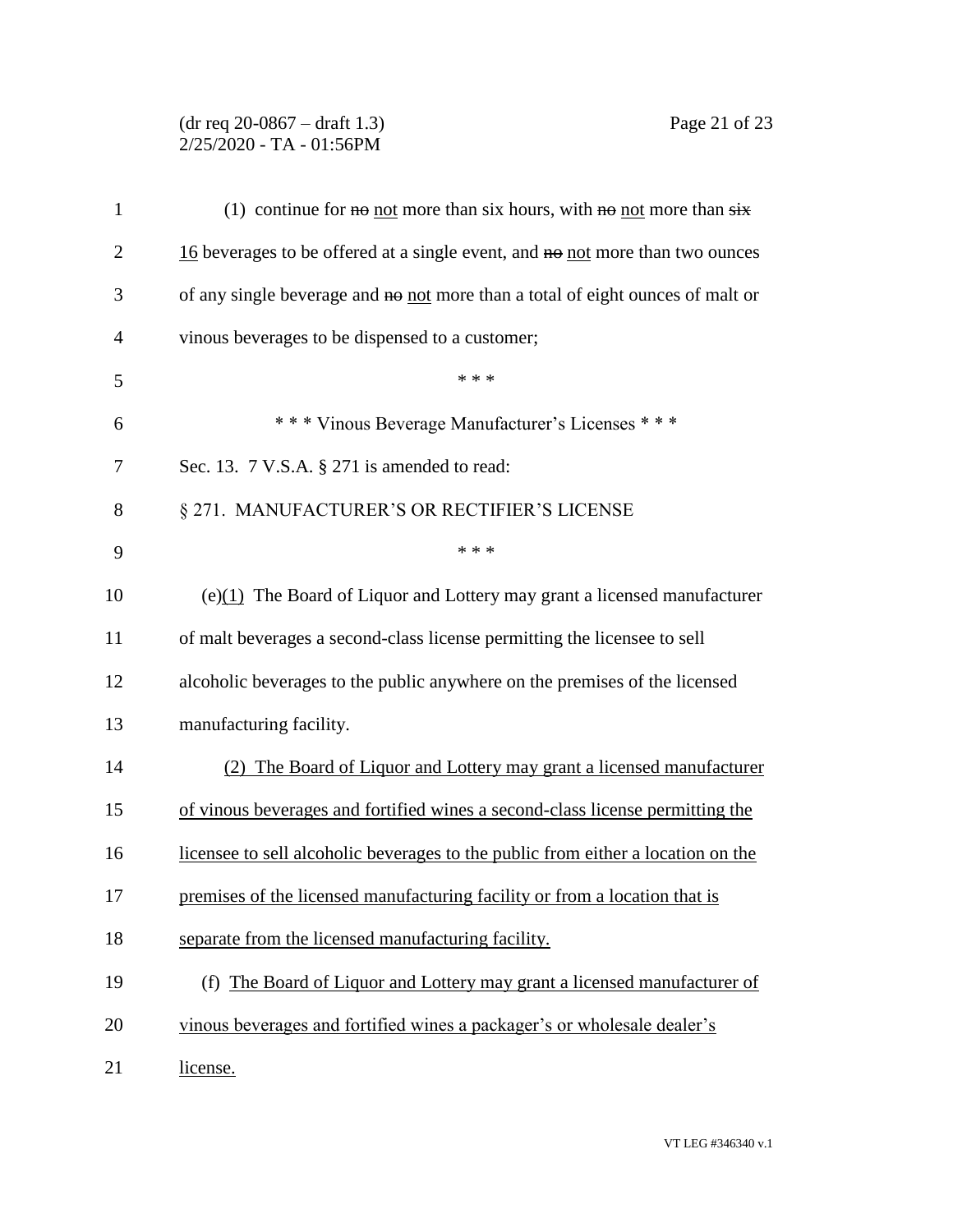#### (dr req 20-0867 – draft 1.3) Page 22 of 23 2/25/2020 - TA - 01:56PM

| $\mathbf{1}$   | $(g)(1)$ A licensed manufacturer or rectifier may serve alcoholic beverages                 |
|----------------|---------------------------------------------------------------------------------------------|
| $\overline{c}$ | with or without charge at an event held at the licensed manufacturing or                    |
| 3              | rectifying facility or at a location on property that is owned by the licensee and          |
| $\overline{4}$ | is contiguous with the parcel of land on which the licensed facility is located,            |
| 5              | provided the licensee at least five days before the event gives the Division                |
| 6              | written notice of the event, including details required by the Division.                    |
| 7              | * * *                                                                                       |
| 8              | *** Break-Open Ticket Sales Reports and Repeal of State Lottery ***                         |
| 9              | Sec. 14. 31 V.S.A. 1203 is amended to read:                                                 |
| 10             | § 1203. DISTRIBUTION; RETAIL PURCHASE AND SALE                                              |
| 11             | * * *                                                                                       |
| 12             | (f) A nonprofit organization that sells break-open tickets, other than a club               |
| 13             | as defined in $7 \text{ V.S.A. } $2$ , shall report to the Department of Liquor and Lottery |
| 14             | on a quarterly basis the number of tickets purchased and distributed, and the               |
| 15             | corresponding serial numbers of those tickets, the amount of revenue realized               |
| 16             | by the nonprofit organization, and the amounts accounted for under                          |
| 17             | subdivisions $(e)(2)(A)$ - $(D)$ of this section. The nonprofit organization shall          |
| 18             | also identify an individual from the organization responsible for the reporting             |
| 19             | requirements under this subsection. If the Department of Liquor and Lottery                 |
| 20             | determines that a nonprofit organization has failed to comply with the                      |
| 21             | requirements of this subsection, the Department of Liquor and Lottery shall                 |